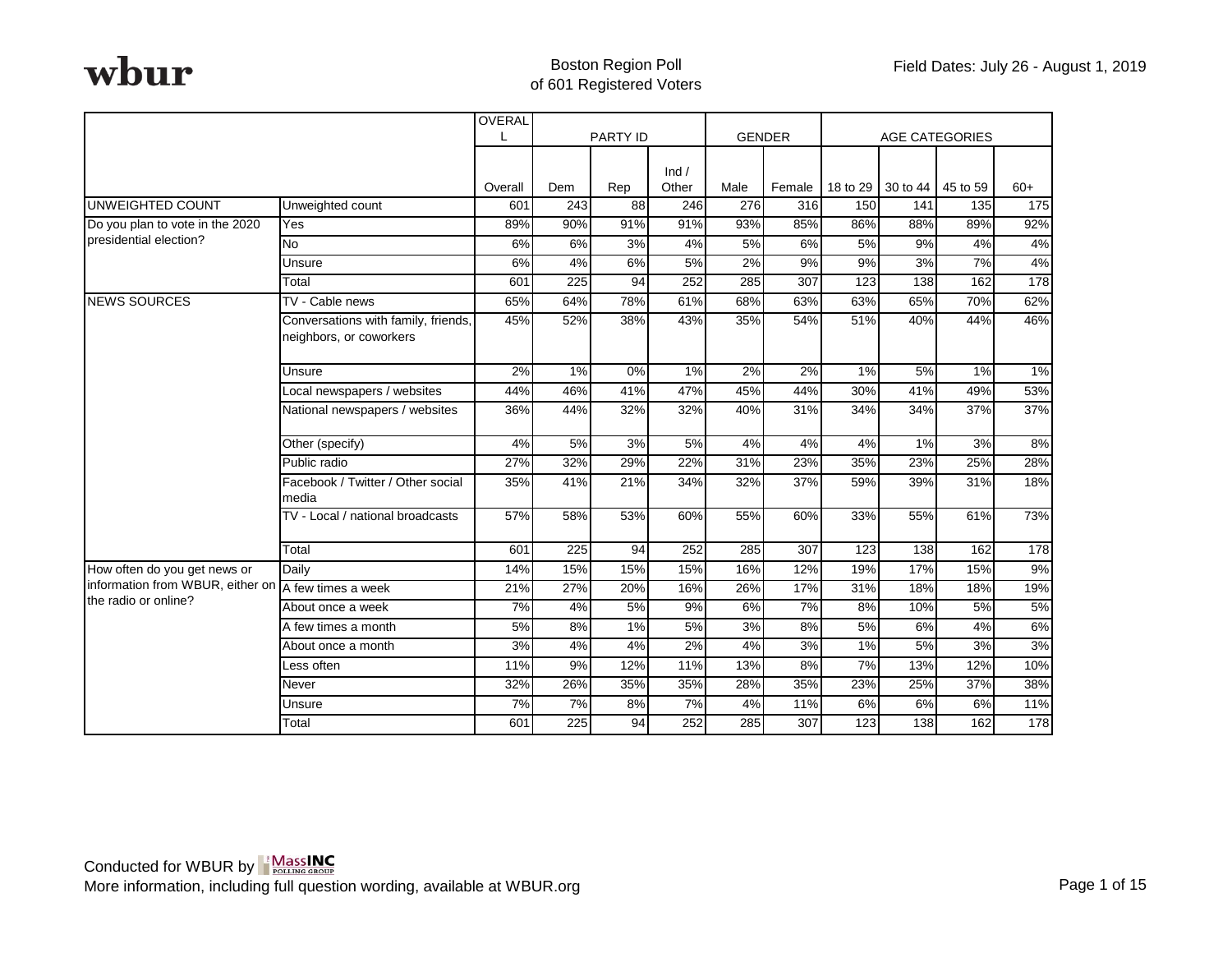|                                  |                                                                | OVERAL       |            |              |                  |                |                  |                     |           |
|----------------------------------|----------------------------------------------------------------|--------------|------------|--------------|------------------|----------------|------------------|---------------------|-----------|
|                                  |                                                                | $\mathbf{L}$ |            |              | PARTY AND GENDER |                |                  | <b>REG TO VOTE?</b> |           |
|                                  |                                                                | Overall      | Dem<br>Men | Dem<br>Women | Republic<br>an   | Ind/Oth<br>Men | Ind/Oth<br>Women | <b>MA</b>           | <b>NH</b> |
| <b>UNWEIGHTED COUNT</b>          | Unweighted count                                               | 601          | 88         | 152          | $\overline{87}$  | 125            | 113              | 505                 | 96        |
| Do you plan to vote in the 2020  | Yes                                                            | 89%          | 94%        | 87%          | 91%              | 94%            | 88%              | 89%                 | 88%       |
| presidential election?           | <b>No</b>                                                      | 6%           | 5%         | 6%           | 3%               | 4%             | 5%               | 5%                  | 9%        |
|                                  | Unsure                                                         | 6%           | 1%         | 7%           | 6%               | 3%             | 7%               | 6%                  | 3%        |
|                                  | Total                                                          | 601          | 89         | 133          | 93               | 126            | 119              | 561                 | 40        |
| <b>NEWS SOURCES</b>              | TV - Cable news                                                | 65%          | 68%        | 63%          | 78%              | 67%            | 57%              | 65%                 | 60%       |
|                                  | Conversations with family, friends,<br>neighbors, or coworkers | 45%          | 40%        | 59%          | 37%              | 35%            | 51%              | 45%                 | 49%       |
|                                  | Unsure                                                         | 2%           | 0%         | 2%           | 0%               | 2%             | 1%               | 2%                  | 2%        |
|                                  | Local newspapers / websites                                    | 44%          | 45%        | 47%          | 41%              | 50%            | 44%              | 45%                 | 43%       |
|                                  | National newspapers / websites                                 | 36%          | 50%        | 39%          | 32%              | 40%            | 23%              | 36%                 | 33%       |
|                                  | Other (specify)                                                | 4%           | 3%         | 5%           | 3%               | 4%             | 5%               | 4%                  | 4%        |
|                                  | Public radio                                                   | 27%          | 38%        | 29%          | 29%              | 27%            | 18%              | 28%                 | 22%       |
|                                  | Facebook / Twitter / Other social<br>media                     | 35%          | 38%        | 44%          | 22%              | 32%            | 37%              | 35%                 | 38%       |
|                                  | TV - Local / national broadcasts                               | 57%          | 56%        | 58%          | 53%              | 52%            | 69%              | 57%                 | 63%       |
|                                  | Total                                                          | 601          | 89         | 133          | 93               | 126            | 119              | 561                 | 40        |
| How often do you get news or     | Daily                                                          | 14%          | 16%        | 14%          | 14%              | 16%            | 12%              | 14%                 | 20%       |
| information from WBUR, either on | A few times a week                                             | 21%          | 37%        | 21%          | 20%              | 22%            | 10%              | 21%                 | 22%       |
| the radio or online?             | About once a week                                              | 7%           | 1%         | 7%           | 5%               | 14%            | 5%               | 7%                  | 4%        |
|                                  | A few times a month                                            | 5%           | 4%         | 11%          | 1%               | 4%             | 5%               | 5%                  | 8%        |
|                                  | About once a month                                             | 3%           | 3%         | 4%           | 4%               | 3%             | 2%               | 3%                  | 2%        |
|                                  | Less often                                                     | 11%          | 12%        | 6%           | 12%              | 10%            | 11%              | 11%                 | 9%        |
|                                  | Never                                                          | 32%          | 26%        | 26%          | 36%              | 30%            | 42%              | 32%                 | 31%       |
|                                  | Unsure                                                         | 7%           | 1%         | 10%          | 8%               | 2%             | 13%              | 8%                  | 3%        |
|                                  | Total                                                          | 601          | 89         | 133          | 93               | 126            | 119              | 561                 | 40        |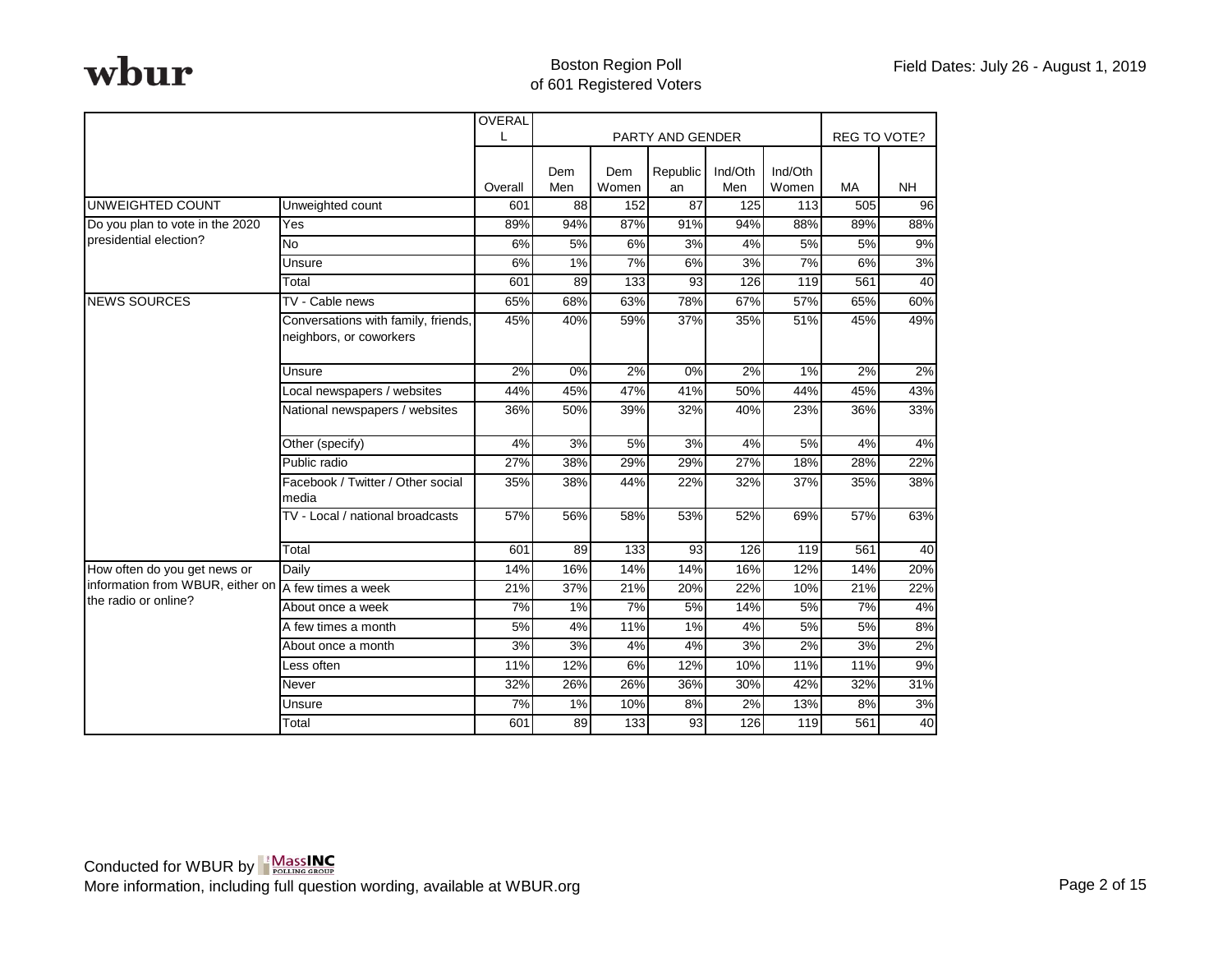|                                                           |                                                                | <b>OVERAL</b>  |               |                |                |              |                     |                   |              |                |                        |                   |
|-----------------------------------------------------------|----------------------------------------------------------------|----------------|---------------|----------------|----------------|--------------|---------------------|-------------------|--------------|----------------|------------------------|-------------------|
|                                                           |                                                                |                |               | AGE AND GENDER |                |              | <b>RACE</b>         |                   |              |                | <b>EDUCATION LEVEL</b> |                   |
|                                                           |                                                                |                |               |                |                |              | White /<br>Caucasia |                   | HS or        | Some           | Bachelor'              | Adv               |
| <b>UNWEIGHTED COUNT</b>                                   | Unweighted count                                               | Overall<br>601 | M 18-44<br>91 | W 18-44<br>193 | $M$ 45+<br>185 | W 45+<br>123 | n<br>445            | All others<br>150 | less<br>95   | college<br>174 | s<br>186               | degree<br>144     |
|                                                           |                                                                | 89%            |               |                |                |              |                     |                   |              |                | 96%                    |                   |
| Do you plan to vote in the 2020<br>presidential election? | Yes                                                            |                | 89%<br>9%     | 84%<br>7%      | 96%<br>2%      | 85%<br>6%    | 91%                 | 80%<br>9%         | 81%<br>$9\%$ | 89%            | 2%                     | 92%<br>6%         |
|                                                           | <b>No</b>                                                      | 6%             |               |                |                |              | 5%                  |                   |              | 4%             |                        |                   |
|                                                           | Unsure                                                         | 6%             | 3%            | 9%             | 2%             | 9%           | 4%                  | 11%               | $9\%$        | 6%             | 2%                     | 3%                |
|                                                           | Total                                                          | 601            | 124           | 131            | 161            | 177          | 467                 | 128               | 190          | 144            | 151                    | $\frac{114}{114}$ |
| <b>NEWS SOURCES</b>                                       | TV - Cable news                                                | 65%            | 62%           | 68%            | 73%            | 60%          | 66%                 | 62%               | 69%          | 69%            | 59%                    | 59%               |
|                                                           | Conversations with family, friends,<br>neighbors, or coworkers | 45%            | 32%           | 56%            | 37%            | 52%          | 44%                 | 49%               | 44%          | 38%            | 52%                    | 46%               |
|                                                           | Unsure                                                         | 2%             | 2%            | 4%             | 2%             | $0\%$        | 2%                  | 1%                | $2\%$        | 2%             | 1%                     | 3%                |
|                                                           | Local newspapers / websites                                    | 44%            | 36%           | 36%            | 53%            | 49%          | 47%                 | 37%               | 37%          | 37%            | 56%                    | 50%               |
|                                                           | National newspapers / websites                                 | 36%            | 36%           | 33%            | 43%            | 31%          | 37%                 | 31%               | 21%          | 32%            | 48%                    | 47%               |
|                                                           | Other (specify)                                                | 4%             | 2%            | 2%             | 6%             | 5%           | 5%                  | $1\%$             | 3%           | 3%             | 7%                     | 4%                |
|                                                           | Public radio                                                   | 27%            | 30%           | 28%            | 32%            | 20%          | 26%                 | 31%               | 23%          | 19%            | 31%                    | 38%               |
|                                                           | Facebook / Twitter / Other social<br>media                     | 35%            | 44%           | 51%            | 22%            | 26%          | 31%                 | 48%               | 42%          | 30%            | 38%                    | 24%               |
|                                                           | TV - Local / national broadcasts                               | 57%            | 41%           | 48%            | 65%            | 70%          | 61%                 | 45%               | 57%          | 53%            | 59%                    | 60%               |
|                                                           | Total                                                          | 601            | 124           | 131            | 161            | 177          | 467                 | 128               | 190          | 144            | 151                    | 114               |
| How often do you get news or                              | Daily                                                          | 14%            | 23%           | 12%            | 10%            | 12%          | 12%                 | 25%               | 18%          | 12%            | 11%                    | 16%               |
| information from WBUR, either on                          | A few times a week                                             | 21%            | 27%           | 22%            | 24%            | 13%          | 21%                 | 21%               | 17%          | 24%            | 23%                    | 21%               |
| the radio or online?                                      | About once a week                                              | 7%             | 7%            | 11%            | 6%             | 4%           | 6%                  | 8%                | 5%           | 5%             | 9%                     | 8%                |
|                                                           | A few times a month                                            | 5%             | 2%            | 10%            | 4%             | 6%           | 5%                  | 8%                | 7%           | 3%             | 5%                     | 6%                |
|                                                           | About once a month                                             | 3%             | 5%            | 3%             | 3%             | 3%           | 3%                  | 4%                | 1%           | 2%             | 4%                     | 7%                |
|                                                           | Less often                                                     | 11%            | 10%           | 9%             | 16%            | 7%           | 12%                 | 6%                | 6%           | 12%            | 13%                    | 13%               |
|                                                           | Never                                                          | 32%            | 23%           | 26%            | 32%            | 42%          | 34%                 | 23%               | 37%          | 33%            | 29%                    | 24%               |
|                                                           | Unsure                                                         | 7%             | 4%            | 8%             | 4%             | 13%          | 8%                  | 6%                | 8%           | 10%            | 6%                     | 5%                |
|                                                           | Total                                                          | 601            | 124           | 131            | 161            | 177          | 467                 | 128               | 190          | 144            | 151                    | 114               |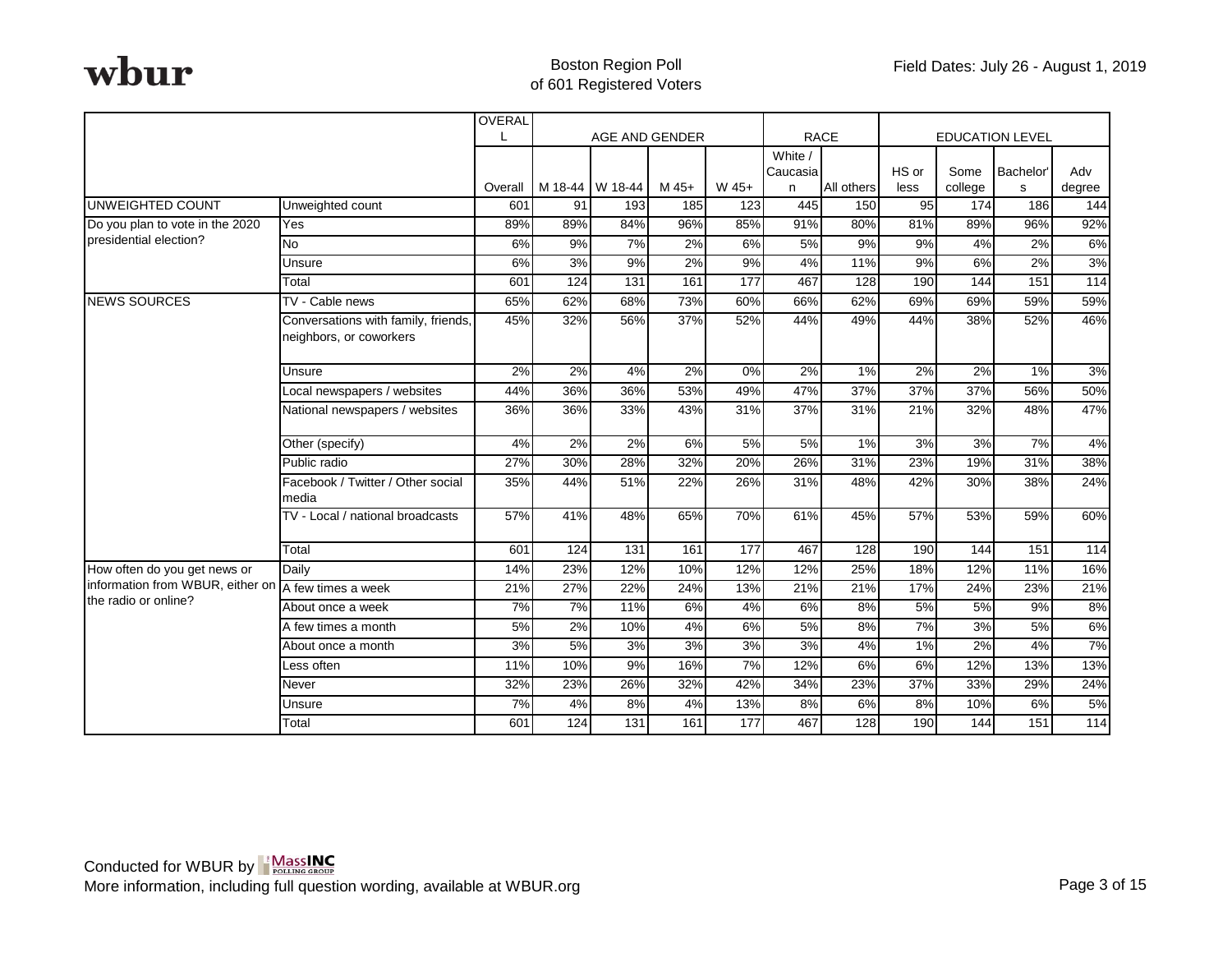|                                                     |                                                                | OVERAL  |              |               | <b>INCOME RANGES</b>  |           |                 |                         | <b>NEWS FROM WBUR?</b> |                    |                  |
|-----------------------------------------------------|----------------------------------------------------------------|---------|--------------|---------------|-----------------------|-----------|-----------------|-------------------------|------------------------|--------------------|------------------|
|                                                     |                                                                |         |              |               | \$25k to < \$75k to < |           |                 | Few<br>times $\sqrt{ }$ | Once a<br>week or      | Once a<br>month or |                  |
|                                                     |                                                                | Overall | $<$ \$25 $k$ | \$75k         | \$150k                | $$150k +$ | Daily           | week                    | less                   | less               | Never            |
| UNWEIGHTED COUNT                                    | Unweighted count                                               | 601     | 69           | 201           | 184                   | 94        | $\overline{82}$ | 132                     | 80                     | $\overline{87}$    | $\overline{178}$ |
| Do you plan to vote in the 2020                     | Yes                                                            | 89%     | 76%          | 88%           | 94%                   | 95%       | 93%             | 92%                     | 91%                    | 88%                | 85%              |
| presidential election?                              | <b>No</b>                                                      | 6%      | 15%          | 6%            | 1%                    | 4%        | 5%              | 6%                      | 5%                     | 7%                 | 4%               |
|                                                     | Unsure                                                         | 6%      | 8%           | 5%            | 5%                    | $1\%$     | 3%              | 2%                      | 4%                     | 5%                 | 11%              |
|                                                     | Total                                                          | 601     | 93           | 212           | 163                   | 83        | 86              | 126                     | 72                     | 82                 | 190              |
| <b>NEWS SOURCES</b>                                 | TV - Cable news                                                | 65%     | 62%          | 61%           | 70%                   | 70%       | 71%             | 75%                     | 63%                    | 70%                | 55%              |
|                                                     | Conversations with family, friends,<br>neighbors, or coworkers | 45%     | 35%          | 49%           | 44%                   | 50%       | 28%             | 44%                     | 54%                    | 43%                | 46%              |
|                                                     | Unsure                                                         | 2%      | 6%           | $\frac{9}{6}$ | $\frac{9}{6}$         | 1%        | $0\%$           | $0\%$                   | 1%                     | $1\%$              | 2%               |
|                                                     | Local newspapers / websites                                    | 44%     | 30%          | 46%           | 46%                   | 50%       | 49%             | 45%                     | 40%                    | 53%                | 46%              |
|                                                     | National newspapers / websites                                 | 36%     | 23%          | 32%           | 42%                   | 48%       | 29%             | 41%                     | 40%                    | 47%                | 30%              |
|                                                     | Other (specify)                                                | 4%      | 0%           | 5%            | 4%                    | 5%        | 5%              | 2%                      | 4%                     | 4%                 | 6%               |
|                                                     | Public radio                                                   | 27%     | 20%          | 23%           | 36%                   | 31%       | 42%             | 41%                     | 33%                    | 30%                | 12%              |
|                                                     | Facebook / Twitter / Other social<br>media                     | 35%     | 43%          | 39%           | 31%                   | 24%       | 32%             | 41%                     | 41%                    | 34%                | 29%              |
|                                                     | TV - Local / national broadcasts                               | 57%     | 36%          | 63%           | 56%                   | 68%       | 48%             | 50%                     | 58%                    | 56%                | 68%              |
|                                                     | Total                                                          | 601     | 93           | 212           | 163                   | 83        | 86              | 126                     | 72                     | 82                 | 190              |
| How often do you get news or                        | Daily                                                          | 14%     | 21%          | 13%           | 12%                   | 21%       | 100%            | 0%                      | 0%                     | 0%                 | 0%               |
| information from WBUR, either on A few times a week |                                                                | 21%     | 25%          | 22%           | 24%                   | 17%       | 0%              | 100%                    | $0\%$                  | $0\%$              | $0\%$            |
| the radio or online?                                | About once a week                                              | 7%      | 6%           | 7%            | 6%                    | 8%        | 0%              | 0%                      | 56%                    | 0%                 | $0\%$            |
|                                                     | A few times a month                                            | 5%      | 8%           | 5%            | 5%                    | 5%        | 0%              | 0%                      | 44%                    | 0%                 | 0%               |
|                                                     | About once a month                                             | 3%      | $\%$         | 2%            | 6%                    | 5%        | 0%              | 0%                      | 0%                     | 23%                | 0%               |
|                                                     | Less often                                                     | 11%     | 7%           | 9%            | 12%                   | 14%       | 0%              | 0%                      | 0%                     | 77%                | 0%               |
|                                                     | Never                                                          | 32%     | 24%          | 34%           | 29%                   | 30%       | 0%              | 0%                      | 0%                     | 0%                 | 100%             |
|                                                     | Unsure                                                         | 7%      | 9%           | 10%           | 6%                    | 0%        | 0%              | 0%                      | 0%                     | 0%                 | $0\%$            |
|                                                     | Total                                                          | 601     | 93           | 212           | 163                   | 83        | 86              | 126                     | 72                     | 82                 | 190              |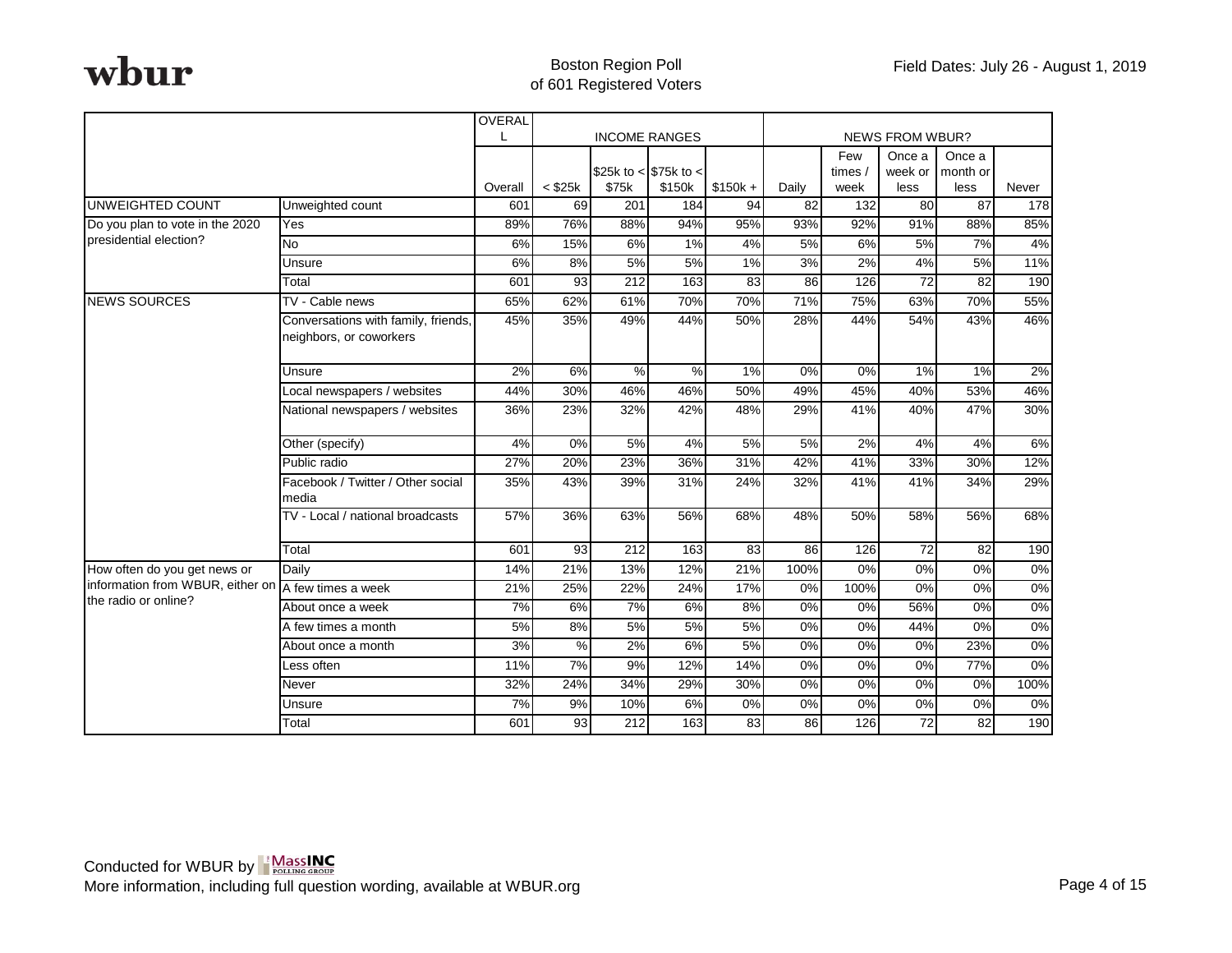|                                  |                                                                | OVERAL  |                |                 |          |         |               |                 |                 |           |
|----------------------------------|----------------------------------------------------------------|---------|----------------|-----------------|----------|---------|---------------|-----------------|-----------------|-----------|
|                                  |                                                                |         |                |                 |          |         | <b>COUNTY</b> |                 |                 |           |
|                                  |                                                                |         |                |                 | Middlese |         |               |                 | Worcest         | <b>NH</b> |
|                                  |                                                                | Overall | <b>Bristol</b> | Essex           | x        | Norfolk | Plymouth      | Suffolk         | er              | Counties  |
| <b>UNWEIGHTED COUNT</b>          | Unweighted count                                               | 601     | 33             | 76              | 148      | 66      | 34            | 72              | 70              | 102       |
| Do you plan to vote in the 2020  | Yes                                                            | 89%     | 87%            | 79%             | 89%      | 97%     | 96%           | 89%             | 88%             | 88%       |
| presidential election?           | <b>No</b>                                                      | 6%      | 4%             | 10%             | 4%       | 1%      | 0%            | 10%             | 7%              | 9%        |
|                                  | Unsure                                                         | 6%      | 10%            | 11%             | 7%       | 2%      | 4%            | 1%              | 5%              | 3%        |
|                                  | Total                                                          | 601     | 56             | $\overline{75}$ | 154      | 68      | 50            | $\overline{74}$ | $\overline{82}$ | 42        |
| <b>NEWS SOURCES</b>              | TV - Cable news                                                | 65%     | 76%            | 65%             | 56%      | 68%     | 69%           | 68%             | 70%             | 58%       |
|                                  | Conversations with family, friends,<br>neighbors, or coworkers | 45%     | 36%            | 34%             | 46%      | 57%     | 50%           | 40%             | 48%             | 49%       |
|                                  | Unsure                                                         | 2%      | 0%             | 5%              | 3%       | 2%      | 2%            | 0%              | 0%              | 2%        |
|                                  | Local newspapers / websites                                    | 44%     | 42%            | 48%             | 40%      | 55%     | 52%           | 46%             | 36%             | 44%       |
|                                  | National newspapers / websites                                 | 36%     | 32%            | 19%             | 38%      | 52%     | 36%           | 43%             | 29%             | 34%       |
|                                  | Other (specify)                                                | 4%      | 7%             | 2%              | 5%       | 2%      | 2%            | 3%              | 6%              | 4%        |
|                                  | Public radio                                                   | 27%     | 31%            | 19%             | 26%      | 31%     | 33%           | 39%             | 19%             | 23%       |
|                                  | Facebook / Twitter / Other social<br>media                     | 35%     | 22%            | 36%             | 31%      | 45%     | 32%           | 40%             | 36%             | 38%       |
|                                  | TV - Local / national broadcasts                               | 57%     | 68%            | 46%             | 57%      | 57%     | 68%           | 50%             | 59%             | 63%       |
|                                  | Total                                                          | 601     | 56             | 75              | 154      | 68      | 50            | 74              | 82              | 42        |
| How often do you get news or     | Daily                                                          | 14%     | 11%            | 15%             | 9%       | 14%     | 16%           | 24%             | 14%             | 20%       |
| information from WBUR, either on | A few times a week                                             | 21%     | 12%            | 18%             | 22%      | 21%     | 38%           | 25%             | 14%             | 23%       |
| the radio or online?             | About once a week                                              | 7%      | 14%            | 4%              | 7%       | 6%      | 6%            | 8%              | 3%              | 5%        |
|                                  | A few times a month                                            | 5%      | 8%             | 6%              | 3%       | 2%      | 9%            | 9%              | 3%              | 9%        |
|                                  | About once a month                                             | 3%      | 4%             | 4%              | 3%       | 1%      | 2%            | $\%$            | 7%              | 2%        |
|                                  | Less often                                                     | 11%     | 3%             | 7%              | 13%      | 15%     | 13%           | 13%             | 8%              | 8%        |
|                                  | Never                                                          | 32%     | 40%            | 39%             | 31%      | 38%     | 14%           | 20%             | 37%             | 30%       |
|                                  | Unsure                                                         | 7%      | 9%             | 7%              | 12%      | 3%      | 2%            | 0%              | 15%             | 4%        |
|                                  | Total                                                          | 601     | 56             | 75              | 154      | 68      | 50            | 74              | 82              | 42        |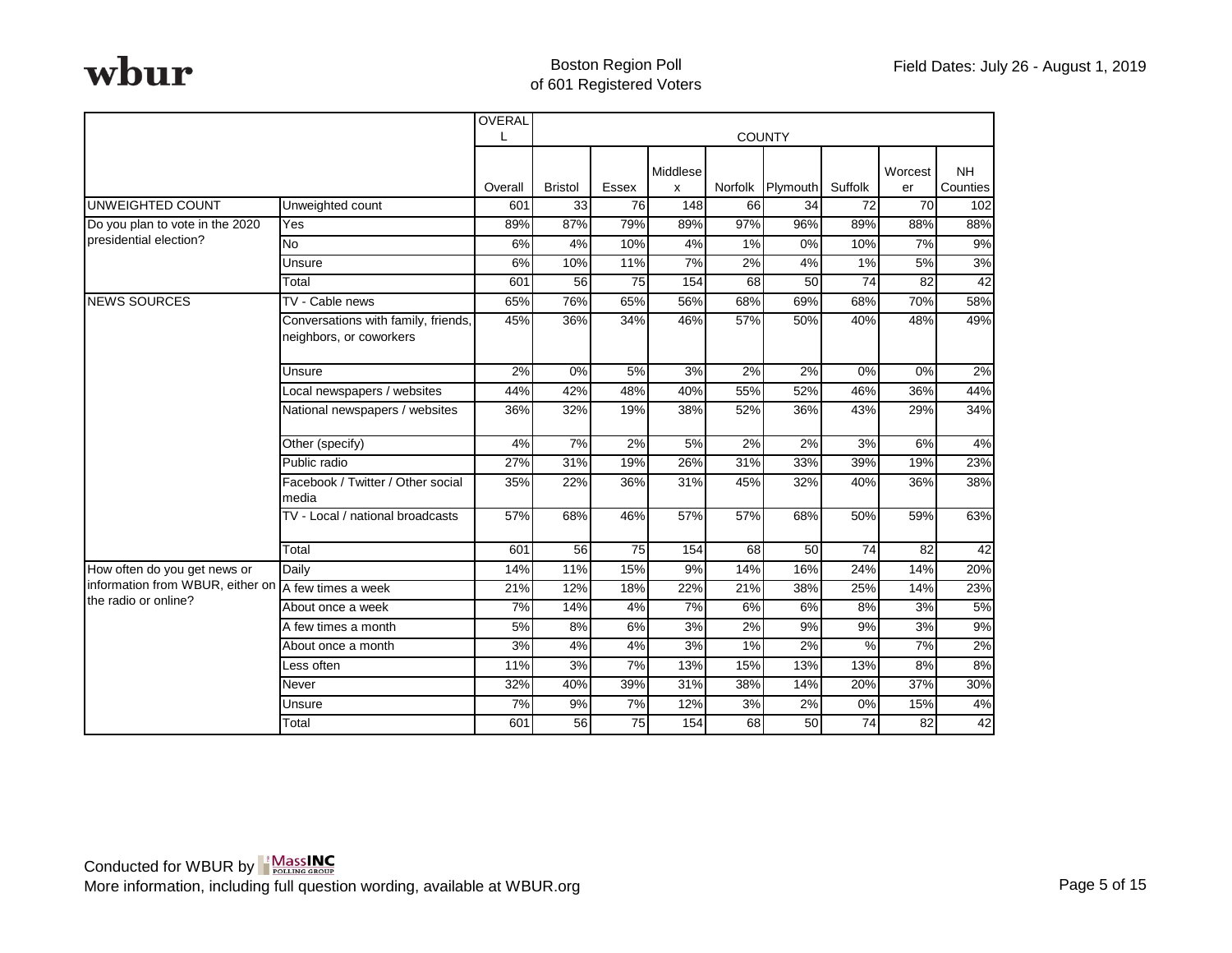|                                   |                                                              | OVERAL  |     |                 |       |       |               |          |                       |                  |       |
|-----------------------------------|--------------------------------------------------------------|---------|-----|-----------------|-------|-------|---------------|----------|-----------------------|------------------|-------|
|                                   |                                                              |         |     | <b>PARTY ID</b> |       |       | <b>GENDER</b> |          | <b>AGE CATEGORIES</b> |                  |       |
|                                   |                                                              |         |     |                 | Ind / |       |               |          |                       |                  |       |
|                                   |                                                              | Overall | Dem | Rep             | Other | Male  | Female        | 18 to 29 | 30 to 44              | 45 to 59         | $60+$ |
| <b>UNWEIGHTED COUNT</b>           | Unweighted count                                             | 601     | 243 | $\overline{88}$ | 246   | 276   | 316           | 150      | $\overline{141}$      | $\overline{135}$ | 175   |
| What do you want the candidates   | Economy / jobs / wages                                       | 21%     | 15% | 34%             | 21%   | 25%   | 17%           | 19%      | 19%                   | 20%              | 24%   |
| for President to be discussing as | Social Security / elder issues                               | 3%      | 2%  | 5%              | 3%    | $1\%$ | 4%            | %        | $\frac{9}{6}$         | 4%               | 6%    |
| they compete for votes?           | Poverty / housing / income<br>inequality                     | 12%     | 14% | 14%             | 11%   | 11%   | 13%           | 10%      | 11%                   | 13%              | 14%   |
|                                   | Foreign policy / relations                                   | 6%      | 4%  | 5%              | 8%    | 5%    | 6%            | 3%       | 6%                    | 5%               | 8%    |
|                                   | Unity / civility / character / integrity                     | 5%      | 3%  | 4%              | 7%    | 3%    | 6%            | 1%       | 4%                    | 4%               | 9%    |
|                                   | Infrastructure                                               | 1%      | 1%  | 1%              | 2%    | 1%    | 1%            | 0%       | 2%                    | 0%               | 3%    |
|                                   | Opioids                                                      | 1%      | 1%  | %               | 1%    | %     | 1%            | 1%       | %                     | 0%               | $1\%$ |
|                                   | National security/ terrorism /<br>military                   | 5%      | 4%  | 7%              | 5%    | 3%    | 7%            | 2%       | 5%                    | 4%               | 8%    |
|                                   | Their plan for our country                                   | 8%      | 7%  | 4%              | 11%   | 6%    | 9%            | 8%       | 5%                    | 9%               | 9%    |
|                                   | Elections (Security,<br>gerrymandering, campaign<br>finance) | 2%      | 1%  | 0%              | 3%    | 2%    | 2%            | 0%       | $\%$                  | 2%               | 3%    |
|                                   | Other                                                        | 5%      | 5%  | 1%              | 8%    | 7%    | 4%            | 13%      | 3%                    | 3%               | 5%    |
|                                   | Taxes / budget / govt spedning                               | 9%      | 9%  | 15%             | 6%    | 10%   | 8%            | 8%       | 11%                   | 7%               | 9%    |
|                                   | Unsure / No response                                         | 13%     | 10% | 12%             | 11%   | 13%   | 13%           | 18%      | 21%                   | 11%              | 5%    |
|                                   | Health care / drug prices /<br>Medicare                      | 30%     | 37% | 22%             | 28%   | 27%   | 33%           | 19%      | 34%                   | 33%              | 31%   |
|                                   | Immigration                                                  | 25%     | 22% | 38%             | 25%   | 28%   | 23%           | 19%      | 25%                   | 23%              | 32%   |
|                                   | Education / student loans                                    | 11%     | 17% | 6%              | 10%   | 9%    | 14%           | 16%      | 15%                   | 9%               | 7%    |
|                                   | Social Justice (gender, racial,<br>LGBTQ+, policing)         | 10%     | 18% | 4%              | 6%    | 6%    | 13%           | 19%      | 11%                   | 6%               | 8%    |
|                                   | Anti-Trump                                                   | 5%      | 8%  | 2%              | 3%    | 7%    | 3%            | 5%       | 1%                    | 5%               | 7%    |
|                                   | Guns                                                         | 7%      | 10% | 3%              | 6%    | 6%    | 8%            | 7%       | 4%                    | 4%               | 12%   |
|                                   | Environment / climate change                                 | 12%     | 17% | 5%              | 11%   | 12%   | 12%           | 17%      | 13%                   | 10%              | 11%   |
|                                   | Total                                                        | 597     | 223 | 94              | 250   | 282   | 306           | 123      | 136                   | 160              | 178   |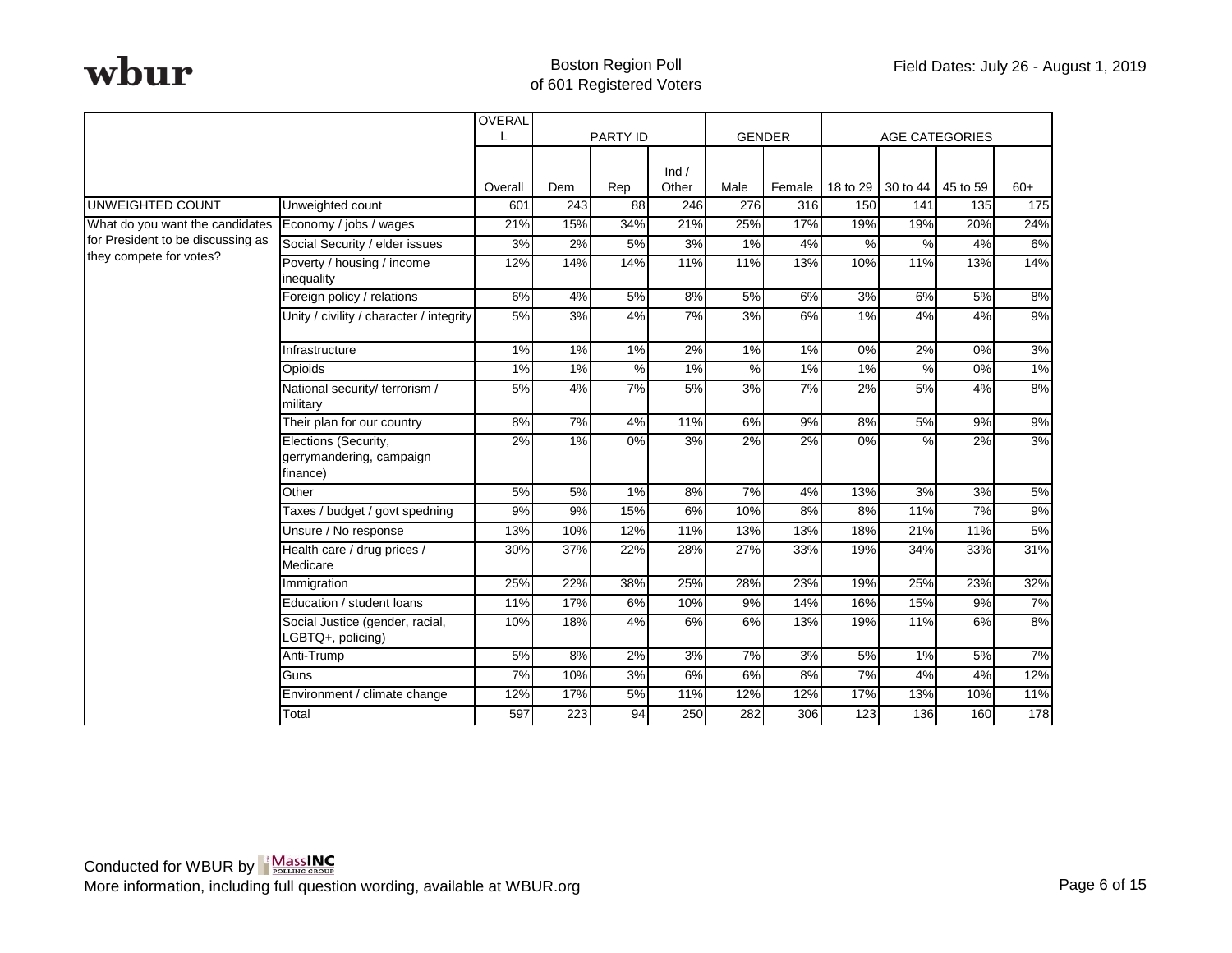|                                   |                                                              | OVERAL  |                 |              |                  |                |                  |           |                     |
|-----------------------------------|--------------------------------------------------------------|---------|-----------------|--------------|------------------|----------------|------------------|-----------|---------------------|
|                                   |                                                              |         |                 |              | PARTY AND GENDER |                |                  |           | <b>REG TO VOTE?</b> |
|                                   |                                                              | Overall | Dem<br>Men      | Dem<br>Women | Republic<br>an   | Ind/Oth<br>Men | Ind/Oth<br>Women | <b>MA</b> | <b>NH</b>           |
| <b>UNWEIGHTED COUNT</b>           | Unweighted count                                             | 601     | $\overline{88}$ | 152          | 87               | 125            | 113              | 505       | 96                  |
| What do you want the candidates   | Economy / jobs / wages                                       | 21%     | 21%             | 11%          | 34%              | 25%            | 17%              | 20%       | 23%                 |
| for President to be discussing as | Social Security / elder issues                               | 3%      | 0%              | 4%           | 5%               | 1%             | 4%               | 3%        | 2%                  |
| they compete for votes?           | Poverty / housing / income<br>inequality                     | 12%     | 9%              | 16%          | 13%              | 11%            | 10%              | 12%       | 12%                 |
|                                   | Foreign policy / relations                                   | 6%      | 5%              | 4%           | 5%               | 7%             | 10%              | 6%        | 8%                  |
|                                   | Unity / civility / character / integrity                     | 5%      | 3%              | 3%           | 4%               | 4%             | 10%              | 5%        | 5%                  |
|                                   | Infrastructure                                               | 1%      | 2%              | 0%           | 1%               | 2%             | 2%               | $1\%$     | 2%                  |
|                                   | Opioids                                                      | $1\%$   | 0%              | 2%           | $\frac{9}{6}$    | $\frac{9}{6}$  | 0%               | 1%        | 1%                  |
|                                   | National security/ terrorism /<br>military                   | 5%      | 4%              | 5%           | 7%               | 3%             | 8%               | 5%        | 8%                  |
|                                   | Their plan for our country                                   | 8%      | 3%              | 9%           | 4%               | 9%             | 13%              | 8%        | 6%                  |
|                                   | Elections (Security,<br>gerrymandering, campaign<br>finance) | 2%      | 3%              | 0%           | 0%               | 2%             | 4%               | 2%        | 2%                  |
|                                   | Other                                                        | 5%      | 8%              | 3%           | 1%               | 10%            | 5%               | 5%        | 8%                  |
|                                   | Taxes / budget / govt spedning                               | 9%      | 11%             | 8%           | 15%              | 6%             | 5%               | 8%        | 14%                 |
|                                   | Unsure / No response                                         | 13%     | 9%              | 10%          | 12%              | 9%             | 13%              | 13%       | 7%                  |
|                                   | Health care / drug prices /<br>Medicare                      | 30%     | 36%             | 38%          | 22%              | 24%            | 31%              | 29%       | 38%                 |
|                                   | Immigration                                                  | 25%     | 22%             | 22%          | 38%              | 30%            | 20%              | 25%       | 24%                 |
|                                   | Education / student loans                                    | 11%     | 11%             | 21%          | 6%               | 8%             | 11%              | 11%       | 9%                  |
|                                   | Social Justice (gender, racial,<br>LGBTQ+, policing)         | 10%     | 15%             | 18%          | 4%               | 3%             | 9%               | 10%       | 13%                 |
|                                   | Anti-Trump                                                   | 5%      | 14%             | 4%           | 2%               | 3%             | 2%               | 5%        | 1%                  |
|                                   | Guns                                                         | 7%      | 7%              | 12%          | 3%               | 5%             | 7%               | 7%        | 12%                 |
|                                   | Environment / climate change                                 | 12%     | 17%             | 16%          | 5%               | 12%            | 10%              | 12%       | 14%                 |
|                                   | Total                                                        | 597     | 89              | 131          | 93               | 124            | 119              | 557       | 40                  |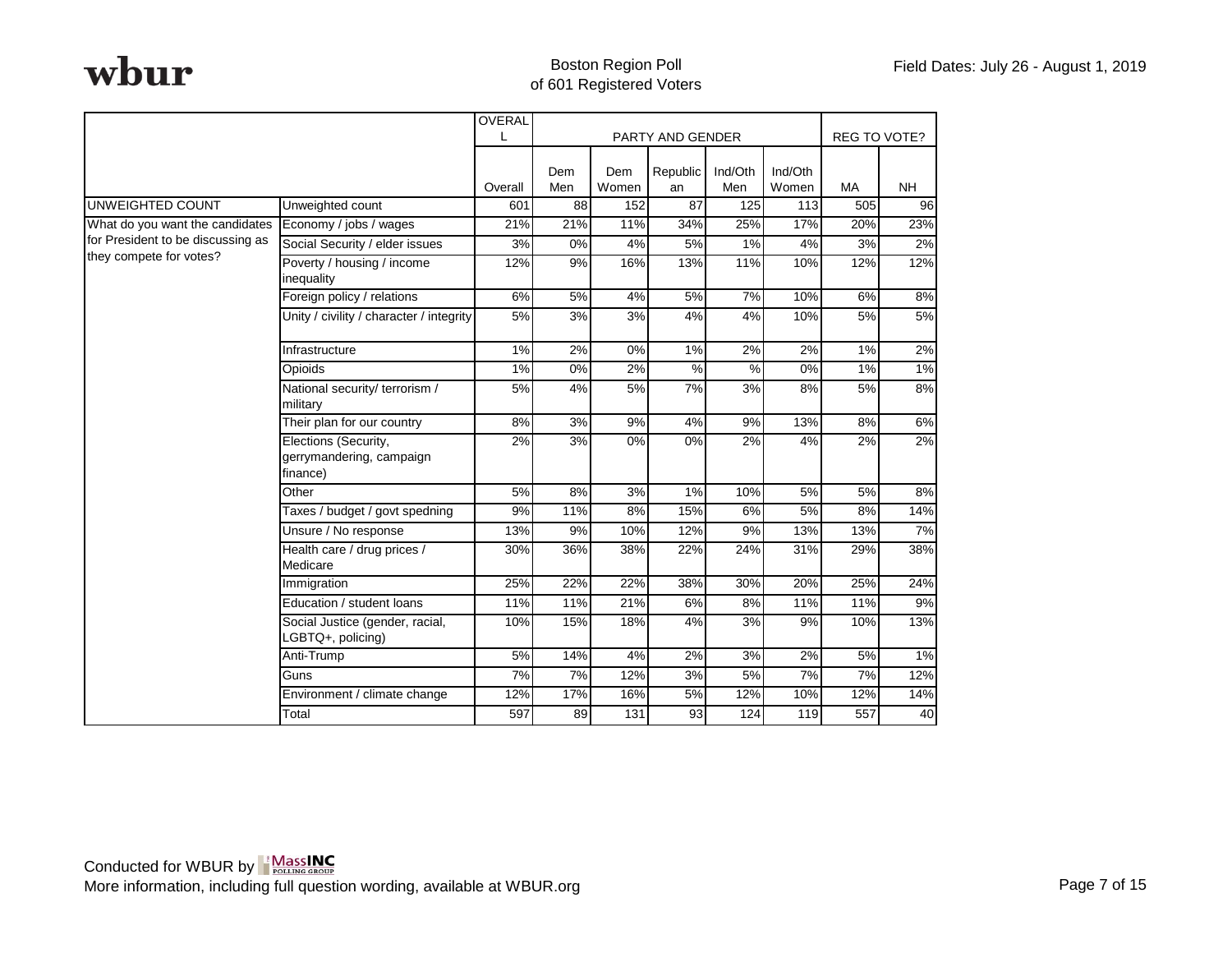|                                   |                                                              | <b>OVERAL</b>  |       |                        |                |              |                     |                   |            |                |                        |                  |
|-----------------------------------|--------------------------------------------------------------|----------------|-------|------------------------|----------------|--------------|---------------------|-------------------|------------|----------------|------------------------|------------------|
|                                   |                                                              |                |       | AGE AND GENDER         |                |              |                     | <b>RACE</b>       |            |                | <b>EDUCATION LEVEL</b> |                  |
|                                   |                                                              |                |       |                        |                |              | White /<br>Caucasia |                   | HS or      | Some           | Bachelor'              | Adv              |
| <b>UNWEIGHTED COUNT</b>           | Unweighted count                                             | Overall<br>601 | 91    | M 18-44 W 18-44<br>193 | $M$ 45+<br>185 | W 45+<br>123 | n<br>445            | All others<br>150 | less<br>95 | college<br>174 | s<br>186               | degree<br>144    |
| What do you want the candidates   | Economy / jobs / wages                                       | 21%            | 18%   | 20%                    | 30%            | 14%          | 24%                 | 10%               | 17%        | 19%            | 17%                    | 32%              |
| for President to be discussing as | Social Security / elder issues                               | 3%             | 0%    | $\frac{8}{2}$          | 2%             | 7%           | 3%                  | 2%                | 2%         | 4%             | 3%                     | 2%               |
| they compete for votes?           | Poverty / housing / income                                   | 12%            | 8%    | 11%                    | 14%            | 13%          | 11%                 | 16%               | 20%        | 10%            | 9%                     | 7%               |
|                                   | inequality                                                   |                |       |                        |                |              |                     |                   |            |                |                        |                  |
|                                   | Foreign policy / relations                                   | 6%             | 3%    | 6%                     | 7%             | 6%           | 7%                  | 4%                | 6%         | 4%             | 8%                     | 6%               |
|                                   | Unity / civility / character / integrity                     | 5%             | 1%    | 3%                     | 5%             | 8%           | 5%                  | 3%                | 3%         | 4%             | 5%                     | 8%               |
|                                   | Infrastructure                                               | $1\%$          | $1\%$ | $1\%$                  | $1\%$          | 2%           | $1\%$               | $1\%$             | %          | $0\%$          | 3%                     | 2%               |
|                                   | Opioids                                                      | 1%             | 0%    | 1%                     | $\%$           | 1%           | 1%                  | 0%                | 0%         | 1%             | 2%                     | %                |
|                                   | National security/ terrorism /<br>military                   | 5%             | 2%    | 5%                     | 4%             | 8%           | 6%                  | 2%                | 4%         | 7%             | 4%                     | 6%               |
|                                   | Their plan for our country                                   | 8%             | 7%    | 5%                     | 5%             | 12%          | 8%                  | 9%                | 10%        | 7%             | 7%                     | 6%               |
|                                   | Elections (Security,<br>gerrymandering, campaign<br>finance) | 2%             | 0%    | $\%$                   | 3%             | 2%           | 2%                  | %                 | 2%         | 2%             | 2%                     | 1%               |
|                                   | Other                                                        | 5%             | 10%   | 5%                     | 4%             | 3%           | 4%                  | 10%               | 5%         | 5%             | 7%                     | 5%               |
|                                   | Taxes / budget / govt spedning                               | 9%             | 10%   | 9%                     | 9%             | 6%           | 9%                  | 8%                | 2%         | 11%            | 12%                    | 11%              |
|                                   | Unsure / No response                                         | 13%            | 24%   | 15%                    | 4%             | 11%          | 11%                 | 18%               | 19%        | 13%            | 7%                     | 11%              |
|                                   | Health care / drug prices /<br>Medicare                      | 30%            | 25%   | 30%                    | 28%            | 35%          | 31%                 | 26%               | 24%        | 26%            | 40%                    | 29%              |
|                                   | Immigration                                                  | 25%            | 19%   | 24%                    | 34%            | 22%          | 26%                 | 21%               | 14%        | 35%            | 26%                    | 31%              |
|                                   | Education / student loans                                    | 11%            | 14%   | 18%                    | $5\%$          | 11%          | 11%                 | 14%               | 10%        | 5%             | 16%                    | 16%              |
|                                   | Social Justice (gender, racial,<br>LGBTQ+, policing)         | 10%            | 5%    | 21%                    | 7%             | 7%           | 9%                  | 15%               | 5%         | 17%            | 11%                    | 10%              |
|                                   | Anti-Trump                                                   | 5%             | 5%    | 1%                     | 8%             | 4%           | 5%                  | 3%                | 3%         | 4%             | 5%                     | 7%               |
|                                   | Guns                                                         | 7%             | 4%    | 6%                     | 7%             | 9%           | 7%                  | 7%                | 7%         | 3%             | 11%                    | 5%               |
|                                   | Environment / climate change                                 | 12%            | 13%   | 16%                    | 11%            | 9%           | 11%                 | 15%               | 11%        | 8%             | 13%                    | 17%              |
|                                   | Total                                                        | 597            | 122   | 130                    | 160            | 175          | 464                 | 127               | 190        | 144            | 149                    | $\overline{112}$ |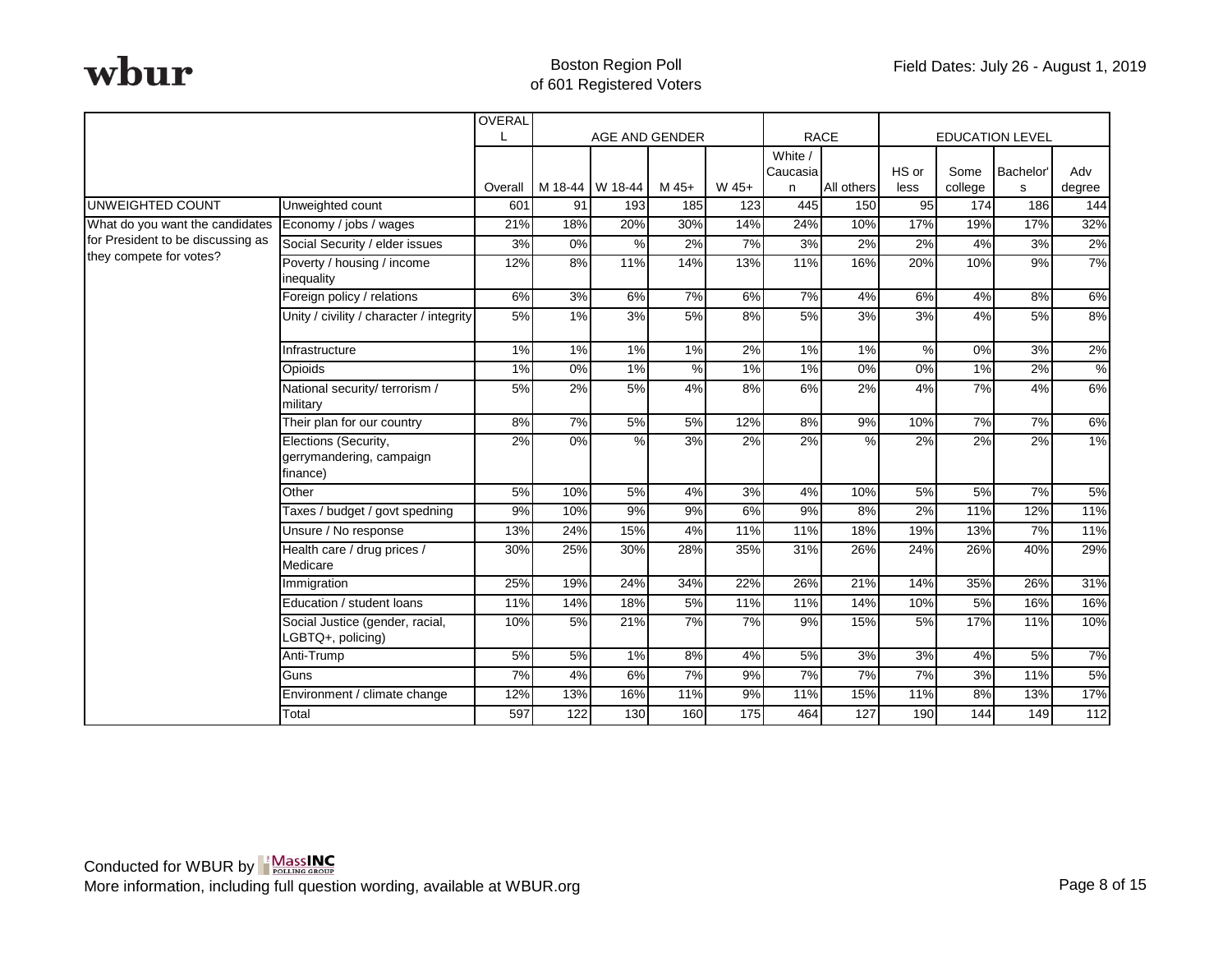|                                   |                                                              | <b>OVERAL</b> |                  |                  |                        |               |                 |                  |                        |                    |       |
|-----------------------------------|--------------------------------------------------------------|---------------|------------------|------------------|------------------------|---------------|-----------------|------------------|------------------------|--------------------|-------|
|                                   |                                                              |               |                  |                  | <b>INCOME RANGES</b>   |               |                 |                  | <b>NEWS FROM WBUR?</b> |                    |       |
|                                   |                                                              |               |                  |                  | \$25k to < $$75k$ to < |               |                 | Few<br>times/    | Once a<br>week or      | Once a<br>month or |       |
|                                   |                                                              | Overall       | $<$ \$25 $k$     | \$75k            | \$150k                 | $$150k +$     | Daily           | week             | less                   | less               | Never |
| <b>UNWEIGHTED COUNT</b>           | Unweighted count                                             | 601           | 69               | $\overline{201}$ | 184                    | 94            | $\overline{82}$ | $\overline{132}$ | 80                     | $\overline{87}$    | 178   |
| What do you want the candidates   | Economy / jobs / wages                                       | 21%           | 15%              | 16%              | 26%                    | 32%           | 14%             | 22%              | 22%                    | 32%                | 20%   |
| for President to be discussing as | Social Security / elder issues                               | 3%            | 6%               | 3%               | 2%                     | 2%            | $1\%$           | 5%               | 5%                     | $0\%$              | 3%    |
| they compete for votes?           | Poverty / housing / income<br>inequality                     | 12%           | 18%              | 13%              | 10%                    | 9%            | 16%             | 10%              | 10%                    | 3%                 | 16%   |
|                                   | Foreign policy / relations                                   | 6%            | $\overline{3\%}$ | 5%               | 7%                     | 11%           | 6%              | 6%               | $9\%$                  | 5%                 | 6%    |
|                                   | Unity / civility / character / integrity                     | 5%            | $1\%$            | 5%               | 4%                     | 10%           | $1\%$           | 5%               | 6%                     | 6%                 | 6%    |
|                                   | Infrastructure                                               | 1%            | 1%               | 2%               | 1%                     | 0%            | 1%              | 1%               | 1%                     | 0%                 | 2%    |
|                                   | Opioids                                                      | 1%            | 0%               | 1%               | 0%                     | $\frac{0}{0}$ | 0%              | 2%               | %                      | 0%                 | $1\%$ |
|                                   | National security/ terrorism /<br>military                   | 5%            | 3%               | 7%               | 5%                     | 4%            | 2%              | 1%               | 9%                     | 4%                 | 8%    |
|                                   | Their plan for our country                                   | 8%            | 12%              | 10%              | 6%                     | 4%            | 5%              | 7%               | 15%                    | 6%                 | 6%    |
|                                   | Elections (Security,<br>gerrymandering, campaign<br>finance) | 2%            | %                | 2%               | 2%                     | 1%            | 1%              | 1%               | 3%                     | 1%                 | 2%    |
|                                   | Other                                                        | 5%            | 6%               | 3%               | 10%                    | 3%            | 13%             | 7%               | 5%                     | 4%                 | 3%    |
|                                   | Taxes / budget / govt spedning                               | 9%            | 2%               | 5%               | 12%                    | 14%           | 7%              | 11%              | 7%                     | 7%                 | 10%   |
|                                   | Unsure / No response                                         | 13%           | 24%              | 13%              | 9%                     | 11%           | 22%             | 11%              | 10%                    | 9%                 | 13%   |
|                                   | Health care / drug prices /<br>Medicare                      | 30%           | 17%              | 30%              | 30%                    | 34%           | 25%             | 29%              | 25%                    | 29%                | 33%   |
|                                   | Immigration                                                  | 25%           | 14%              | 26%              | 28%                    | 35%           | 22%             | 24%              | 17%                    | 35%                | 27%   |
|                                   | Education / student loans                                    | 11%           | 5%               | 11%              | 10%                    | 13%           | 8%              | 11%              | 19%                    | 11%                | 9%    |
|                                   | Social Justice (gender, racial,<br>LGBTQ+, policing)         | 10%           | 11%              | 12%              | 9%                     | 7%            | 9%              | 15%              | 14%                    | 16%                | 4%    |
|                                   | Anti-Trump                                                   | 5%            | 0%               | 6%               | 6%                     | 3%            | 3%              | 9%               | $\%$                   | 6%                 | 3%    |
|                                   | Guns                                                         | 7%            | 2%               | 8%               | 5%                     | 12%           | 8%              | 4%               | 4%                     | 0%                 | 14%   |
|                                   | Environment / climate change                                 | 12%           | 14%              | 7%               | 16%                    | 14%           | 12%             | 7%               | 25%                    | 14%                | 12%   |
|                                   | Total                                                        | 597           | 93               | 212              | 162                    | 83            | 86              | 124              | 72                     | 82                 | 188   |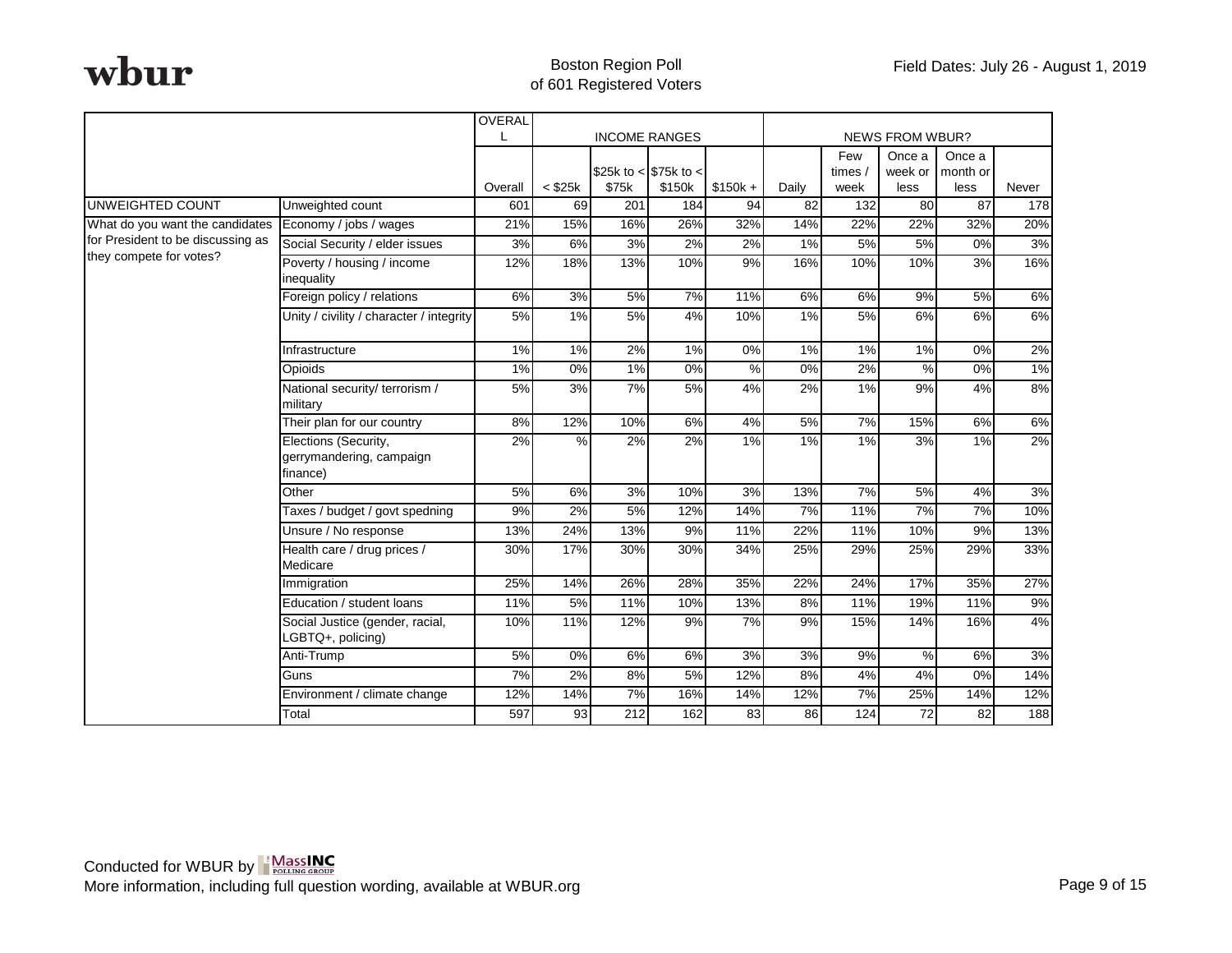|                                   |                                                              | OVERAL  |                |                  |                  |         |                  |                 |                 |           |
|-----------------------------------|--------------------------------------------------------------|---------|----------------|------------------|------------------|---------|------------------|-----------------|-----------------|-----------|
|                                   |                                                              |         |                |                  |                  |         | <b>COUNTY</b>    |                 |                 |           |
|                                   |                                                              |         |                |                  | Middlese         |         |                  |                 | Worcest         | <b>NH</b> |
|                                   |                                                              | Overall | <b>Bristol</b> | Essex            | X                | Norfolk | Plymouth         | Suffolk         | er              | Counties  |
| <b>UNWEIGHTED COUNT</b>           | Unweighted count                                             | 601     | 33             | 76               | $\overline{148}$ | 66      | 34               | $\overline{72}$ | $\overline{70}$ | 102       |
| What do you want the candidates   | Economy / jobs / wages                                       | 21%     | 23%            | 20%              | 19%              | 14%     | 31%              | 22%             | 18%             | 24%       |
| for President to be discussing as | Social Security / elder issues                               | 3%      | 8%             | 2%               | 1%               | 9%      | $0\%$            | 0%              | 4%              | $2\%$     |
| they compete for votes?           | Poverty / housing / income<br>inequality                     | 12%     | 7%             | 12%              | 13%              | 14%     | 4%               | 15%             | 17%             | 12%       |
|                                   | Foreign policy / relations                                   | 6%      | 3%             | 7%               | 6%               | 3%      | 11%              | 5%              | 6%              | 8%        |
|                                   | Unity / civility / character / integrity                     | 5%      | 11%            | 4%               | 6%               | 3%      | 5%               | 1%              | 3%              | 5%        |
|                                   | Infrastructure                                               | 1%      | 0%             | $1\%$            | 2%               | 0%      | $\overline{0\%}$ | 2%              | 2%              | 2%        |
|                                   | Opioids                                                      | 1%      | 4%             | $\overline{0\%}$ | $0\%$            | $0\%$   | $0\%$            | 2%              | $0\%$           | $1\%$     |
|                                   | National security/ terrorism /<br>military                   | 5%      | 4%             | 9%               | 4%               | 10%     | 0%               | 3%              | 5%              | 8%        |
|                                   | Their plan for our country                                   | 8%      | 12%            | 8%               | 10%              | 7%      | 9%               | 5%              | 5%              | 6%        |
|                                   | Elections (Security,<br>gerrymandering, campaign<br>finance) | 2%      | 0%             | 0%               | 2%               | 1%      | 0%               | 1%              | 5%              | 1%        |
|                                   | Other                                                        | 5%      | 2%             | 8%               | 4%               | 5%      | 6%               | 11%             | 2%              | 8%        |
|                                   | Taxes / budget / govt spedning                               | 9%      | 9%             | 8%               | 8%               | 8%      | 15%              | 7%              | 7%              | 12%       |
|                                   | Unsure / No response                                         | 13%     | 16%            | 14%              | 16%              | 3%      | 10%              | 18%             | 11%             | 7%        |
|                                   | Health care / drug prices /<br>Medicare                      | 30%     | 16%            | 23%              | 33%              | 42%     | 21%              | 21%             | 37%             | 39%       |
|                                   | Immigration                                                  | 25%     | 32%            | 24%              | 19%              | 37%     | 36%              | 20%             | 21%             | 25%       |
|                                   | Education / student loans                                    | 11%     | 5%             | 10%              | 15%              | 12%     | 11%              | 13%             | 8%              | 9%        |
|                                   | Social Justice (gender, racial,<br>LGBTQ+, policing)         | 10%     | 8%             | 8%               | 8%               | 13%     | 19%              | 15%             | 6%              | 13%       |
|                                   | Anti-Trump                                                   | 5%      | 6%             | 2%               | 5%               | 6%      | 5%               | 6%              | 5%              | 1%        |
|                                   | Guns                                                         | 7%      | 4%             | 6%               | 4%               | 7%      | 8%               | 8%              | 10%             | 13%       |
|                                   | Environment / climate change                                 | 12%     | 9%             | 9%               | 15%              | 14%     | 7%               | 15%             | 9%              | 14%       |
|                                   | Total                                                        | 597     | 56             | 75               | 152              | 67      | 50               | 74              | 81              | 42        |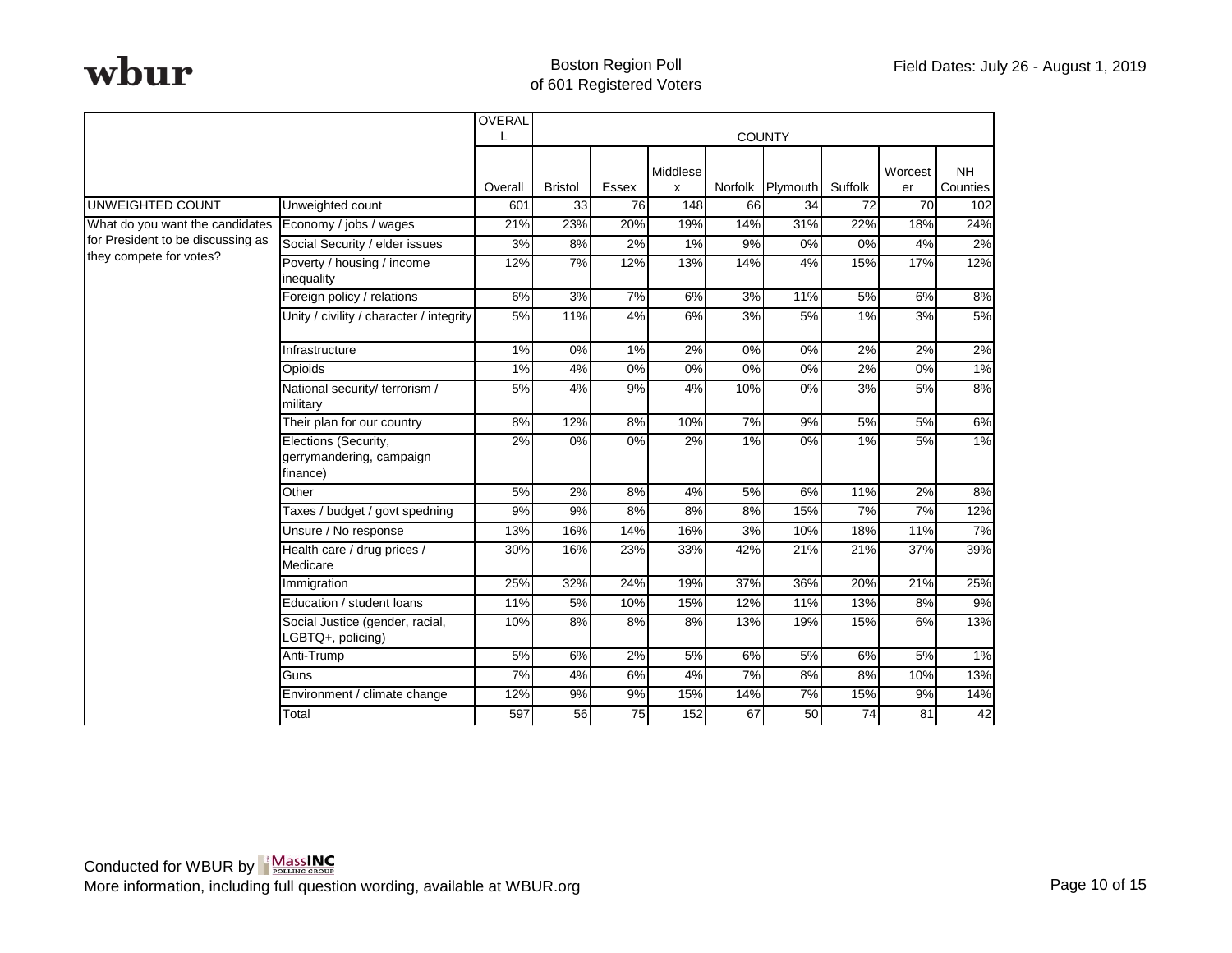|                               |                                        | OVERAL  |                  |          |                  |               |        |          |                   |                       |       |
|-------------------------------|----------------------------------------|---------|------------------|----------|------------------|---------------|--------|----------|-------------------|-----------------------|-------|
|                               |                                        |         |                  | PARTY ID |                  | <b>GENDER</b> |        |          |                   | <b>AGE CATEGORIES</b> |       |
|                               |                                        | Overall | Dem              | Rep      | Ind /<br>Other   | Male          | Female | 18 to 29 | 30 to 44 45 to 59 |                       | $60+$ |
| UNWEIGHTED COUNT              | Unweighted count                       | 601     | $\overline{243}$ | 88       | $\overline{246}$ | 276           | 316    | 150      | 141               | 135                   | 175   |
| What issues matter to you the | Paid family leave / caregiving         | 19%     | 23%              | 5%       | 17%              | 10%           | 26%    | 27%      | 25%               | 14%                   | 14%   |
| most in the upcoming 2020     | support                                |         |                  |          |                  |               |        |          |                   |                       |       |
| election for President?       | Immigration                            | 53%     | 53%              | 63%      | 52%              | 50%           | 55%    | 45%      | 37%               | 55%                   | 68%   |
|                               | Gun policy                             | 41%     | 50%              | 21%      | 41%              | 38%           | 45%    | 40%      | 35%               | 34%                   | 54%   |
|                               | Housing costs                          | 30%     | 37%              | 13%      | 27%              | 17%           | 42%    | 36%      | 27%               | 34%                   | 26%   |
|                               | Climate change                         | 42%     | 56%              | 15%      | 40%              | 34%           | 48%    | 46%      | 37%               | 30%                   | 52%   |
|                               | Transportation, roads, and<br>highways | 25%     | 23%              | 23%      | 30%              | 27%           | 24%    | 16%      | 14%               | 24%                   | 42%   |
|                               | The military                           | 17%     | 11%              | 29%      | 19%              | 17%           | 18%    | 14%      | 14%               | 16%                   | 23%   |
|                               | Social Security and Medicare           | 52%     | 56%              | 39%      | 53%              | 45%           | 58%    | 32%      | 35%               | 60%                   | 71%   |
|                               | Race issues                            | 32%     | 46%              | 16%      | 25%              | 23%           | 39%    | 42%      | 27%               | 29%                   | 32%   |
|                               | Other (specify)                        | 3%      | 2%               | 5%       | 4%               | 5%            | 2%     | $\%$     | 4%                | 3%                    | 5%    |
|                               | Abortion / reproductive rights         | 30%     | 43%              | 14%      | 23%              | 19%           | 39%    | 41%      | 27%               | 27%                   | 25%   |
|                               | Unsure                                 | 3%      | 1%               | 3%       | 2%               | 4%            | 2%     | 2%       | 6%                | 2%                    | 1%    |
|                               | <b>Defeating Trump</b>                 | 36%     | 61%              | 6%       | 30%              | 30%           | 42%    | 35%      | 30%               | 35%                   | 44%   |
|                               | Re-electing Trump                      | 12%     | 2%               | 31%      | 14%              | 17%           | 7%     | 5%       | 8%                | 10%                   | 21%   |
|                               | Jobs, wages, and the economy           | 58%     | 62%              | 56%      | 56%              | 52%           | 64%    | 59%      | 57%               | 63%                   | 55%   |
|                               | Voting rights                          | 19%     | 29%              | 9%       | 14%              | 16%           | 20%    | 21%      | 13%               | 18%                   | 22%   |
|                               | Foreign policy                         | 26%     | 26%              | 27%      | 28%              | 27%           | 26%    | 18%      | 16%               | 25%                   | 41%   |
|                               | Criminal justice                       | 23%     | 26%              | 14%      | 24%              | 22%           | 24%    | 31%      | 19%               | 19%                   | 26%   |
|                               | Impeachment                            | 12%     | 22%              | 2%       | 9%               | 10%           | 15%    | 15%      | 11%               | 14%                   | 11%   |
|                               | College affordability                  | 27%     | 35%              | 16%      | 24%              | 19%           | 35%    | 42%      | 29%               | 29%                   | 15%   |
|                               | Health care                            | 63%     | 70%              | 44%      | 65%              | 55%           | 70%    | 64%      | 54%               | 65%                   | 68%   |
|                               | Total                                  | 601     | 225              | 94       | 252              | 285           | 307    | 123      | 138               | 162                   | 178   |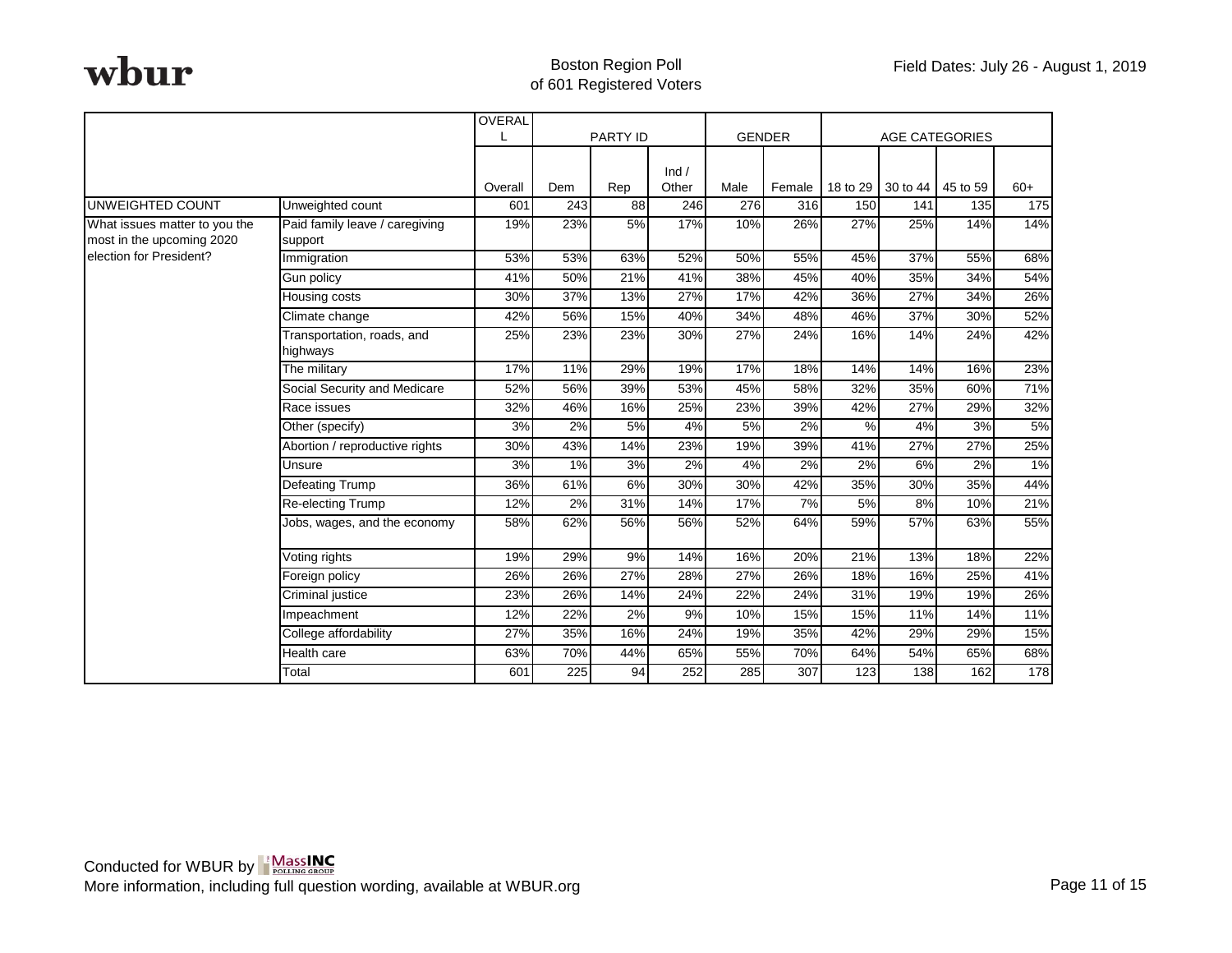|                                                            |                                           | OVERAL  |                 |              |                  |                |                  |                     |           |
|------------------------------------------------------------|-------------------------------------------|---------|-----------------|--------------|------------------|----------------|------------------|---------------------|-----------|
|                                                            |                                           |         |                 |              | PARTY AND GENDER |                |                  | <b>REG TO VOTE?</b> |           |
|                                                            |                                           | Overall | Dem<br>Men      | Dem<br>Women | Republic<br>an   | Ind/Oth<br>Men | Ind/Oth<br>Women | <b>MA</b>           | <b>NH</b> |
| <b>UNWEIGHTED COUNT</b>                                    | Unweighted count                          | 601     | $\overline{88}$ | 152          | 87               | 125            | 113              | 505                 | 96        |
| What issues matter to you the<br>most in the upcoming 2020 | Paid family leave / caregiving<br>support | 19%     | 14%             | 29%          | 5%               | 7%             | 26%              | 19%                 | 20%       |
| election for President?                                    | Immigration                               | 53%     | 47%             | 57%          | 63%              | 53%            | 51%              | 53%                 | 51%       |
|                                                            | Gun policy                                | 41%     | 46%             | 53%          | 22%              | 38%            | 43%              | 41%                 | 40%       |
|                                                            | Housing costs                             | 30%     | 23%             | 45%          | 14%              | 15%            | 38%              | 30%                 | 33%       |
|                                                            | Climate change                            | 42%     | 51%             | 58%          | 16%              | 33%            | 47%              | 42%                 | 39%       |
|                                                            | Transportation, roads, and<br>highways    | 25%     | 21%             | 24%          | 23%              | 31%            | 27%              | 25%                 | 24%       |
|                                                            | The military                              | 17%     | 10%             | 13%          | 30%              | 16%            | 23%              | 17%                 | 21%       |
|                                                            | Social Security and Medicare              | 52%     | 51%             | 60%          | 39%              | 42%            | 63%              | 52%                 | 53%       |
|                                                            | Race issues                               | 32%     | 35%             | 52%          | 17%              | 22%            | 27%              | 32%                 | 29%       |
|                                                            | Other (specify)                           | 3%      | 4%              | 1%           | 5%               | 4%             | 3%               | 3%                  | 6%        |
|                                                            | Abortion / reproductive rights            | 30%     | 26%             | 52%          | 14%              | 17%            | 29%              | 30%                 | 27%       |
|                                                            | Unsure                                    | 3%      | 1%              | 1%           | 3%               | 2%             | 2%               | 3%                  | 1%        |
|                                                            | <b>Defeating Trump</b>                    | 36%     | 55%             | 64%          | 6%               | 25%            | 33%              | 36%                 | 38%       |
|                                                            | Re-electing Trump                         | 12%     | 5%              | %            | 31%              | 15%            | 14%              | 12%                 | 12%       |
|                                                            | Jobs, wages, and the economy              | 58%     | 51%             | 69%          | 56%              | 53%            | 59%              | 59%                 | 49%       |
|                                                            | Voting rights                             | 19%     | 30%             | 26%          | 10%              | 9%             | 16%              | 19%                 | 12%       |
|                                                            | Foreign policy                            | 26%     | 25%             | 28%          | 27%              | 30%            | 27%              | 26%                 | 28%       |
|                                                            | Criminal justice                          | 23%     | 22%             | 29%          | 14%              | 24%            | 21%              | 24%                 | 14%       |
|                                                            | Impeachment                               | 12%     | 18%             | 23%          | 2%               | 7%             | 11%              | 13%                 | 9%        |
|                                                            | College affordability                     | 27%     | 22%             | 42%          | 16%              | 16%            | 34%              | 28%                 | 24%       |
|                                                            | Health care                               | 63%     | 60%             | 76%          | 44%              | 63%            | 66%              | 63%                 | 63%       |
|                                                            | Total                                     | 601     | 89              | 133          | 93               | 126            | 119              | 561                 | 40        |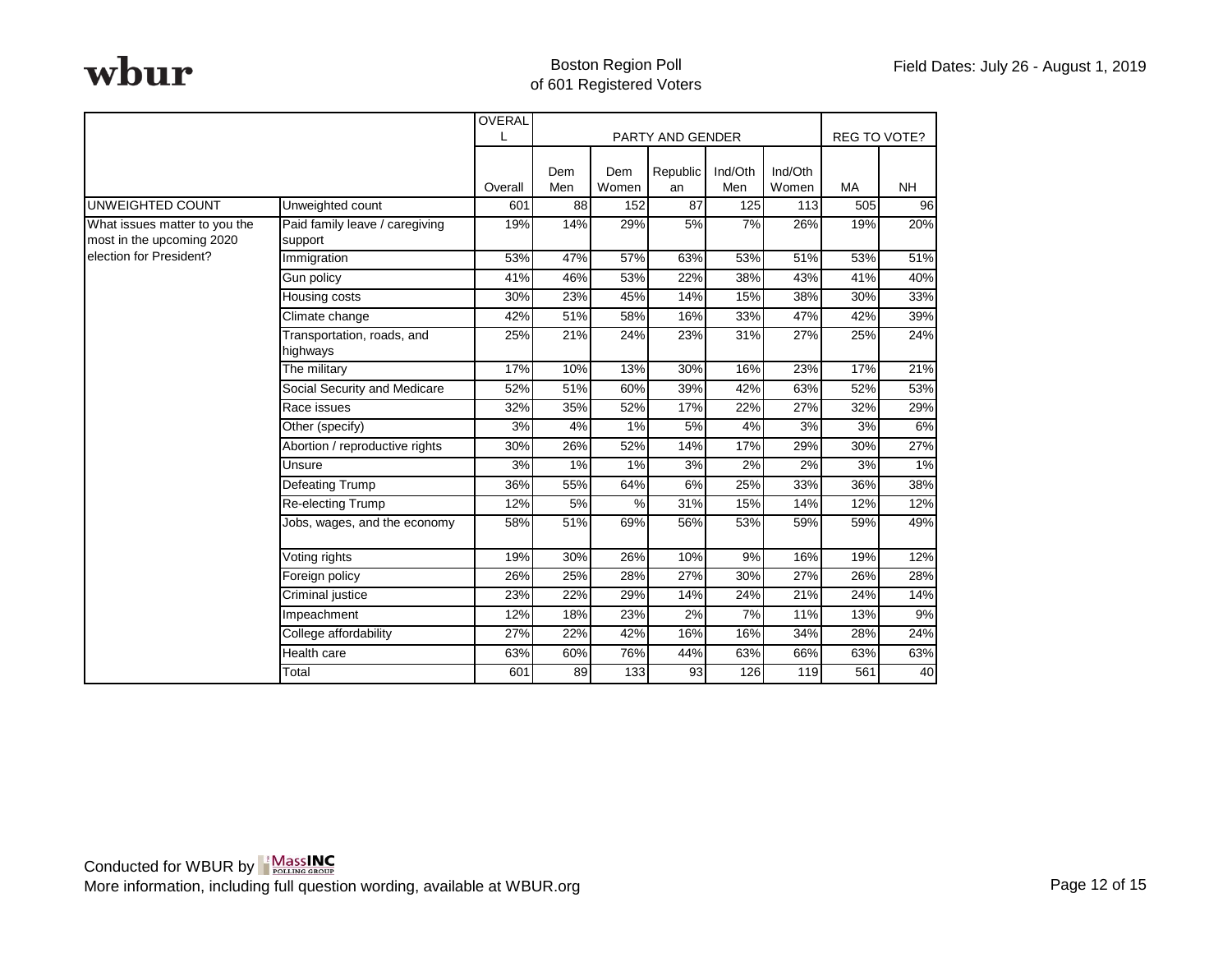|                                                                                       |                                           | OVERAL  |                |                 |       |                  |                     |                        |       |         |          |        |
|---------------------------------------------------------------------------------------|-------------------------------------------|---------|----------------|-----------------|-------|------------------|---------------------|------------------------|-------|---------|----------|--------|
|                                                                                       |                                           |         | AGE AND GENDER |                 |       | <b>RACE</b>      |                     | <b>EDUCATION LEVEL</b> |       |         |          |        |
|                                                                                       |                                           |         |                |                 |       |                  | White /<br>Caucasia |                        | HS or | Some    | Bachelor | Adv    |
|                                                                                       |                                           | Overall |                | M 18-44 W 18-44 | M 45+ | W 45+            | n                   | All others             | less  | college | s        | degree |
| UNWEIGHTED COUNT                                                                      | Unweighted count                          | 601     | 91             | 193             | 185   | $\overline{123}$ | 445                 | 150                    | 95    | 174     | 186      | 144    |
| What issues matter to you the<br>most in the upcoming 2020<br>election for President? | Paid family leave / caregiving<br>support | 19%     | 16%            | 33%             | 5%    | 21%              | 17%                 | 25%                    | 21%   | 20%     | 19%      | 14%    |
|                                                                                       | Immigration                               | 53%     | 34%            | 48%             | 62%   | 61%              | 53%                 | 53%                    | 50%   | 52%     | 55%      | 55%    |
|                                                                                       | Gun policy                                | 41%     | 36%            | 38%             | 39%   | 50%              | 43%                 | 37%                    | 39%   | 39%     | 42%      | 47%    |
|                                                                                       | Housing costs                             | 30%     | 18%            | 43%             | 17%   | 41%              | 27%                 | 42%                    | 47%   | 27%     | 23%      | 17%    |
|                                                                                       | Climate change                            | 42%     | 32%            | 49%             | 36%   | 47%              | 42%                 | 39%                    | 36%   | 38%     | 47%      | 48%    |
|                                                                                       | Transportation, roads, and<br>highways    | 25%     | 15%            | 16%             | 37%   | 30%              | 26%                 | 22%                    | 22%   | 24%     | 26%      | 31%    |
|                                                                                       | The military                              | 17%     | 11%            | 18%             | 22%   | 18%              | 18%                 | 14%                    | 17%   | 18%     | 14%      | 20%    |
|                                                                                       | Social Security and Medicare              | 52%     | 26%            | 40%             | 59%   | 72%              | 55%                 | 41%                    | 58%   | 56%     | 49%      | 39%    |
|                                                                                       | Race issues                               | 32%     | 23%            | 42%             | 23%   | 37%              | 28%                 | 46%                    | 33%   | 30%     | 33%      | 31%    |
|                                                                                       | Other (specify)                           | 3%      | 3%             | 2%              | 7%    | 1%               | 3%                  | 2%                     | 2%    | 3%      | 5%       | 5%     |
|                                                                                       | Abortion / reproductive rights            | 30%     | 15%            | 49%             | 22%   | 31%              | 29%                 | 31%                    | 27%   | 28%     | 36%      | 28%    |
|                                                                                       | Unsure                                    | 3%      | 6%             | 3%              | 1%    | 1%               | 3%                  | 2%                     | 2%    | 5%      | 2%       | 2%     |
|                                                                                       | <b>Defeating Trump</b>                    | 36%     | 21%            | 40%             | 37%   | 42%              | 37%                 | 34%                    | 32%   | 35%     | 41%      | 42%    |
|                                                                                       | Re-electing Trump                         | 12%     | 10%            | 4%              | 23%   | 9%               | 14%                 | 3%                     | 12%   | 16%     | 8%       | 12%    |
|                                                                                       | Jobs, wages, and the economy              | 58%     | 52%            | 63%             | 52%   | 66%              | 57%                 | 62%                    | 62%   | 48%     | 57%      | 67%    |
|                                                                                       | Voting rights                             | 19%     | 13%            | 18%             | 19%   | 21%              | 18%                 | 21%                    | 15%   | 18%     | 22%      | 20%    |
|                                                                                       | Foreign policy                            | 26%     | 16%            | 18%             | 34%   | 33%              | 28%                 | 21%                    | 17%   | 27%     | 29%      | 37%    |
|                                                                                       | Criminal justice                          | 23%     | 20%            | 27%             | 23%   | 22%              | 20%                 | 33%                    | 27%   | 21%     | 21%      | 23%    |
|                                                                                       | Impeachment                               | 12%     | 8%             | 17%             | 10%   | 14%              | 11%                 | 18%                    | 15%   | 6%      | 13%      | 15%    |
|                                                                                       | College affordability                     | 27%     | 25%            | 44%             | 14%   | 28%              | 25%                 | 35%                    | 29%   | 24%     | 29%      | 26%    |
|                                                                                       | Health care                               | 63%     | 44%            | 71%             | 63%   | 69%              | 64%                 | 58%                    | 64%   | 59%     | 70%      | 57%    |
|                                                                                       | Total                                     | 601     | 124            | 131             | 161   | 177              | 467                 | 128                    | 190   | 144     | 151      | 114    |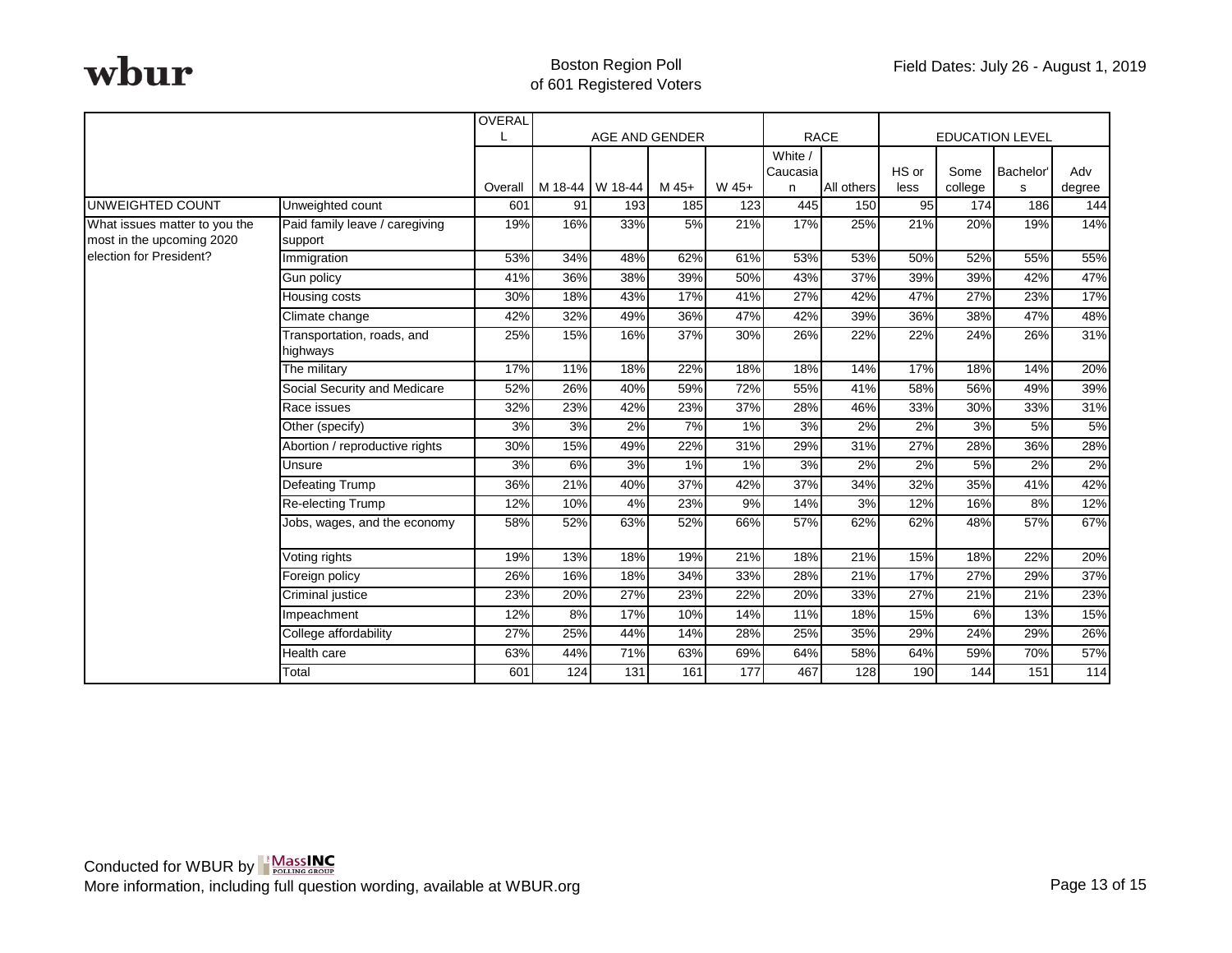|                                                                                       |                                        | OVERAL  | <b>INCOME RANGES</b> |       |                       | <b>NEWS FROM WBUR?</b> |                 |        |                  |                 |       |
|---------------------------------------------------------------------------------------|----------------------------------------|---------|----------------------|-------|-----------------------|------------------------|-----------------|--------|------------------|-----------------|-------|
|                                                                                       |                                        |         |                      |       |                       |                        | Few             |        | Once a<br>Once a |                 |       |
|                                                                                       |                                        |         |                      |       | \$25k to < \$75k to < |                        |                 | times/ | week or          | month or        |       |
|                                                                                       |                                        | Overall | $<$ \$25 $k$         | \$75k | \$150k                | $$150k +$              | Daily           | week   | less             | less            | Never |
| UNWEIGHTED COUNT                                                                      | Unweighted count                       | 601     | 69                   | 201   | 184                   | 94                     | $\overline{82}$ | 132    | 80               | $\overline{87}$ | 178   |
| What issues matter to you the<br>most in the upcoming 2020<br>election for President? | Paid family leave / caregiving         | 19%     | 30%                  | 21%   | 15%                   | 15%                    | 30%             | 18%    | 23%              | 16%             | 15%   |
|                                                                                       | support                                |         |                      |       |                       |                        |                 |        |                  |                 |       |
|                                                                                       | Immigration                            | 53%     | 38%                  | 56%   | 54%                   | 56%                    | 42%             | 59%    | 49%              | 56%             | 53%   |
|                                                                                       | Gun policy                             | 41%     | 40%                  | 43%   | 41%                   | 40%                    | 36%             | 52%    | 41%              | 33%             | 44%   |
|                                                                                       | Housing costs                          | 30%     | 45%                  | 37%   | 22%                   | 16%                    | 29%             | 28%    | 35%              | 30%             | 32%   |
|                                                                                       | Climate change                         | 42%     | 34%                  | 39%   | 44%                   | 45%                    | 32%             | 43%    | 43%              | 40%             | 48%   |
|                                                                                       | Transportation, roads, and<br>highways | 25%     | 25%                  | 25%   | 24%                   | 25%                    | 32%             | 24%    | 29%              | 27%             | 26%   |
|                                                                                       | The military                           | 17%     | 18%                  | 16%   | 17%                   | 22%                    | 17%             | 18%    | 14%              | 18%             | 19%   |
|                                                                                       | Social Security and Medicare           | 52%     | 64%                  | 58%   | 44%                   | 44%                    | 47%             | 45%    | 57%              | 51%             | 54%   |
|                                                                                       | Race issues                            | 32%     | 32%                  | 33%   | 27%                   | 31%                    | 36%             | 31%    | 32%              | 36%             | 32%   |
|                                                                                       | Other (specify)                        | 3%      | 1%                   | 2%    | 4%                    | 5%                     | 3%              | 2%     | 3%               | 5%              | 4%    |
|                                                                                       | Abortion / reproductive rights         | 30%     | 22%                  | 32%   | 29%                   | 31%                    | 22%             | 31%    | 38%              | 28%             | 30%   |
|                                                                                       | Unsure                                 | 3%      | 5%                   | 4%    | 1%                    | 2%                     | 0%              | 1%     | 2%               | 2%              | 4%    |
|                                                                                       | Defeating Trump                        | 36%     | 36%                  | 37%   | 36%                   | 32%                    | 35%             | 38%    | 43%              | 35%             | 36%   |
|                                                                                       | Re-electing Trump                      | 12%     | 7%                   | 10%   | 15%                   | 17%                    | 11%             | 7%     | 2%               | 11%             | 17%   |
|                                                                                       | Jobs, wages, and the economy           | 58%     | 62%                  | 53%   | 58%                   | 66%                    | 52%             | 52%    | 63%              | 67%             | 60%   |
|                                                                                       | Voting rights                          | 19%     | 8%                   | 19%   | 21%                   | 21%                    | 19%             | 17%    | 26%              | 25%             | 18%   |
|                                                                                       | Foreign policy                         | 26%     | 18%                  | 21%   | 28%                   | 40%                    | 22%             | 25%    | 30%              | 31%             | 32%   |
|                                                                                       | Criminal justice                       | 23%     | 24%                  | 23%   | 25%                   | 22%                    | 26%             | 21%    | 25%              | 24%             | 24%   |
|                                                                                       | Impeachment                            | 12%     | 15%                  | 12%   | 10%                   | 15%                    | 13%             | 11%    | 20%              | 11%             | 12%   |
|                                                                                       | College affordability                  | 27%     | 28%                  | 30%   | 24%                   | 26%                    | 28%             | 23%    | 35%              | 23%             | 30%   |
|                                                                                       | Health care                            | 63%     | 61%                  | 66%   | 60%                   | 60%                    | 59%             | 62%    | 61%              | 70%             | 64%   |
|                                                                                       | Total                                  | 601     | 93                   | 212   | 163                   | 83                     | 86              | 126    | 72               | 82              | 190   |